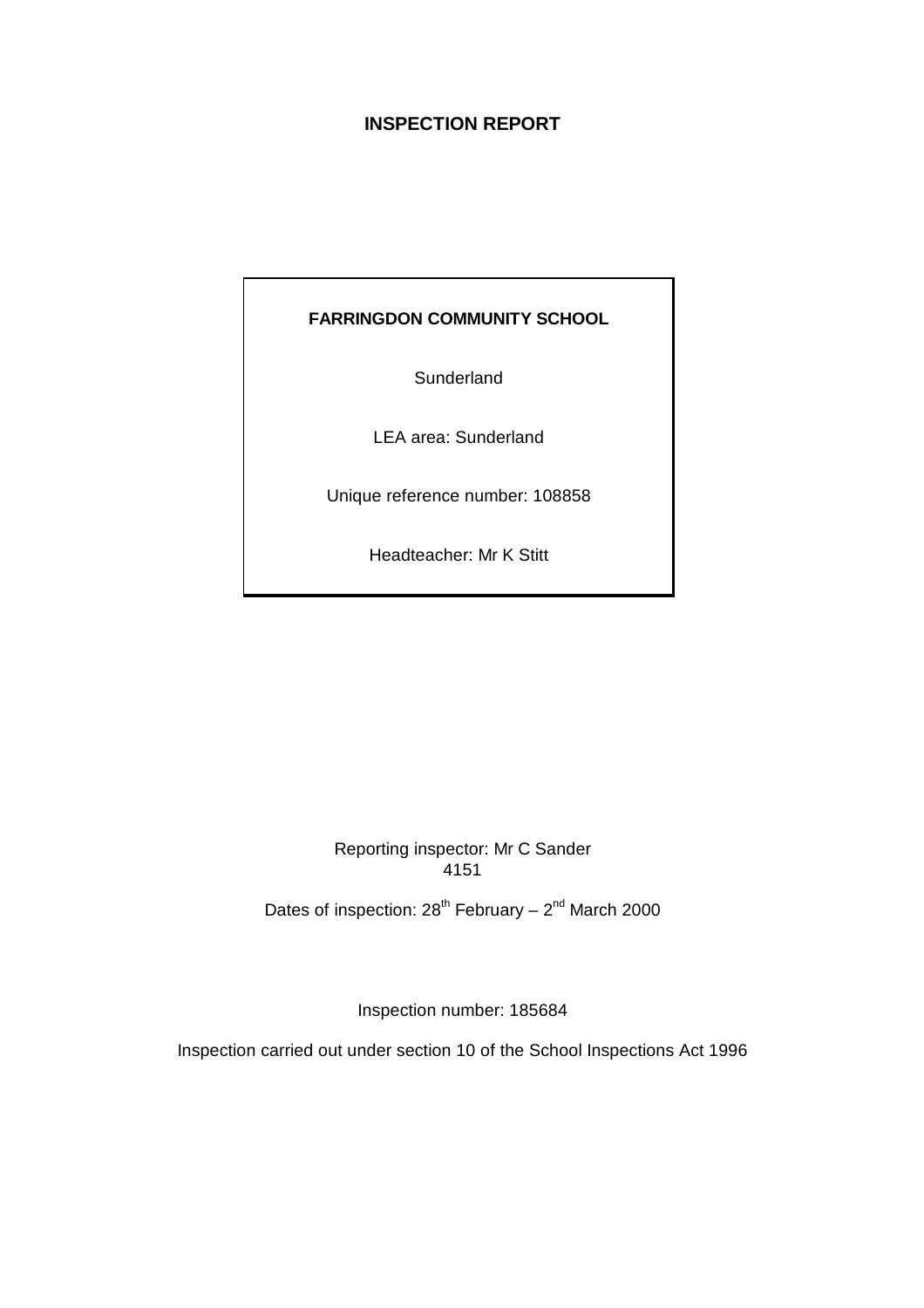## © Crown copyright 2000

This report may be reproduced in whole or in part for non-commercial educational purposes, provided that all extracts quoted are reproduced verbatim without adaptation and on condition that the source and date thereof are stated.

Further copies of this report are obtainable from the school. Under the School Inspections Act 1996, the school must provide a copy of this report and/or its summary free of charge to certain categories of people. A charge not exceeding the full cost of reproduction may be made for any other copies supplied.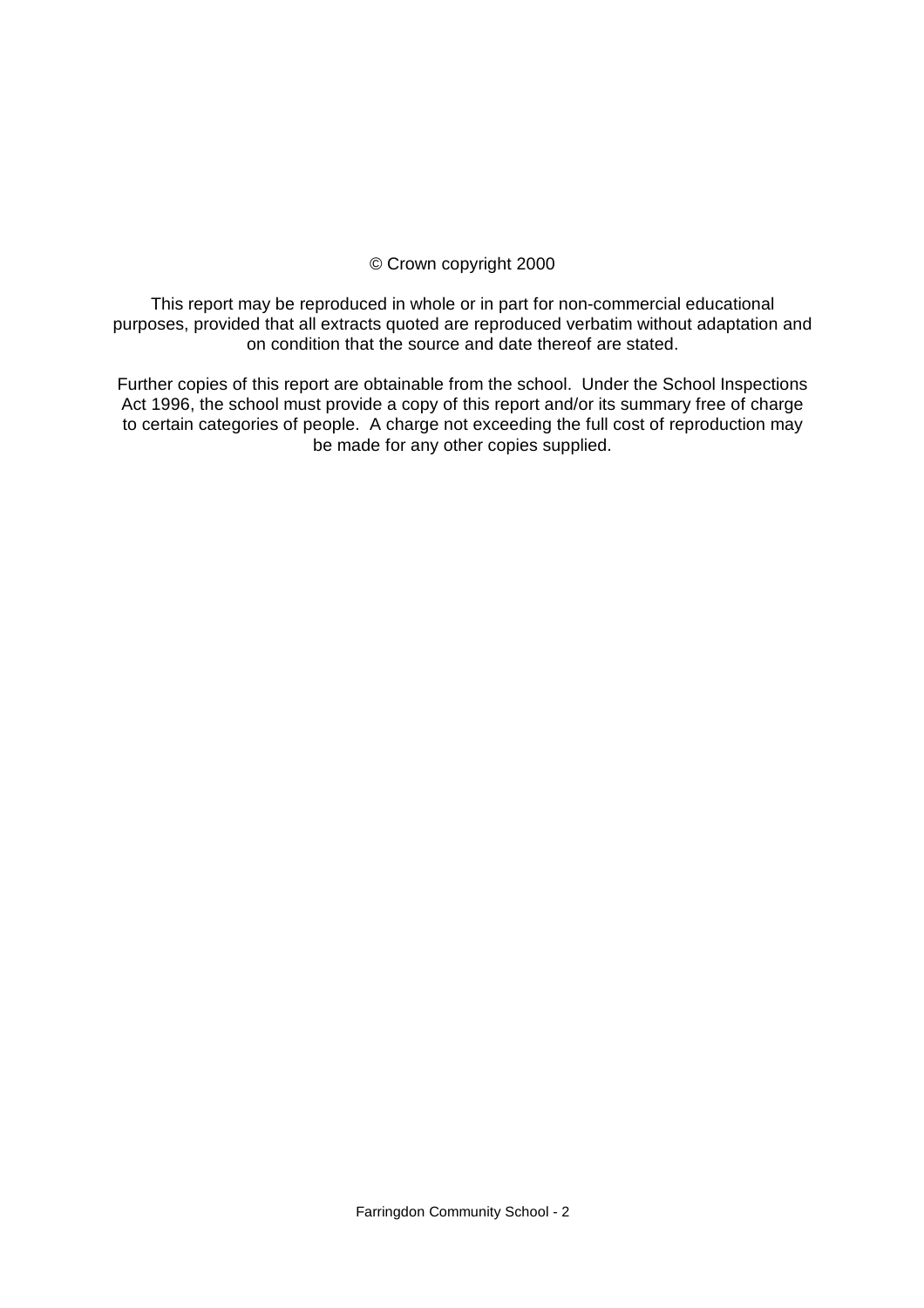# **INFORMATION ABOUT THE SCHOOL**

| Type of school:      | Comprehensive  |
|----------------------|----------------|
| School category:     | Community      |
| Age range of pupils: | 11 to 16 years |
| Gender of pupils:    | Mixed          |
|                      |                |

| School address:   | Allendale Road<br>Sunderland |
|-------------------|------------------------------|
| Postcode:         | SR <sub>3</sub> 3EL          |
| Telephone number: | 0191 553 6013                |
| Fax number:       | 0191 553 6017                |

| Appropriate authority: | The governing body |
|------------------------|--------------------|
|                        |                    |

Name of chair of governors: Cllr. P Gibson

Date of previous inspection: 27<sup>th</sup> November 1995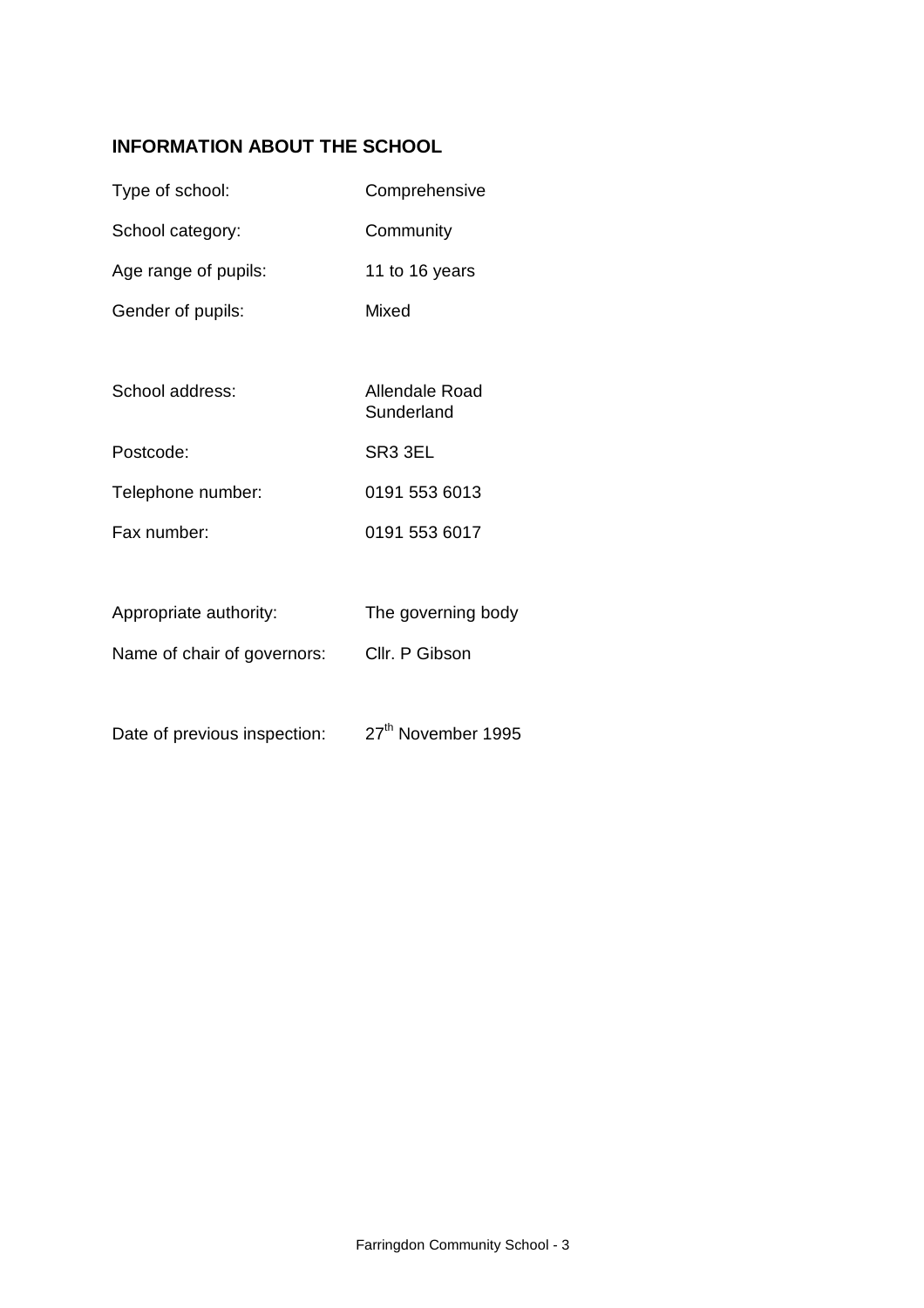#### **INFORMATION ABOUT THE INSPECTION TEAM**

| <b>Team members</b> |                      |  |  |
|---------------------|----------------------|--|--|
| Mr C Sander         | Registered inspector |  |  |
| Mr J Griffin        | Lay inspector        |  |  |
| Mrs M Cureton       | Team inspector       |  |  |
| Mr T Howard         | Team inspector       |  |  |
| Mr J Knight         | Team inspector       |  |  |

The inspection contractor was:

Bench Marque Ltd National Westminster Bank Chambers Victoria Street Burnham-on-Sea Somerset TA8 1AN

Any concerns or complaints about the inspection or the report should be raised with the inspection contractor. Complaints that are not satisfactorily resolved by the contractor should be raised with OFSTED by writing to:

> The Registrar Inspection Quality Division The Office for Standards in Education Alexandra House 33 Kingsway London WC2B 6SE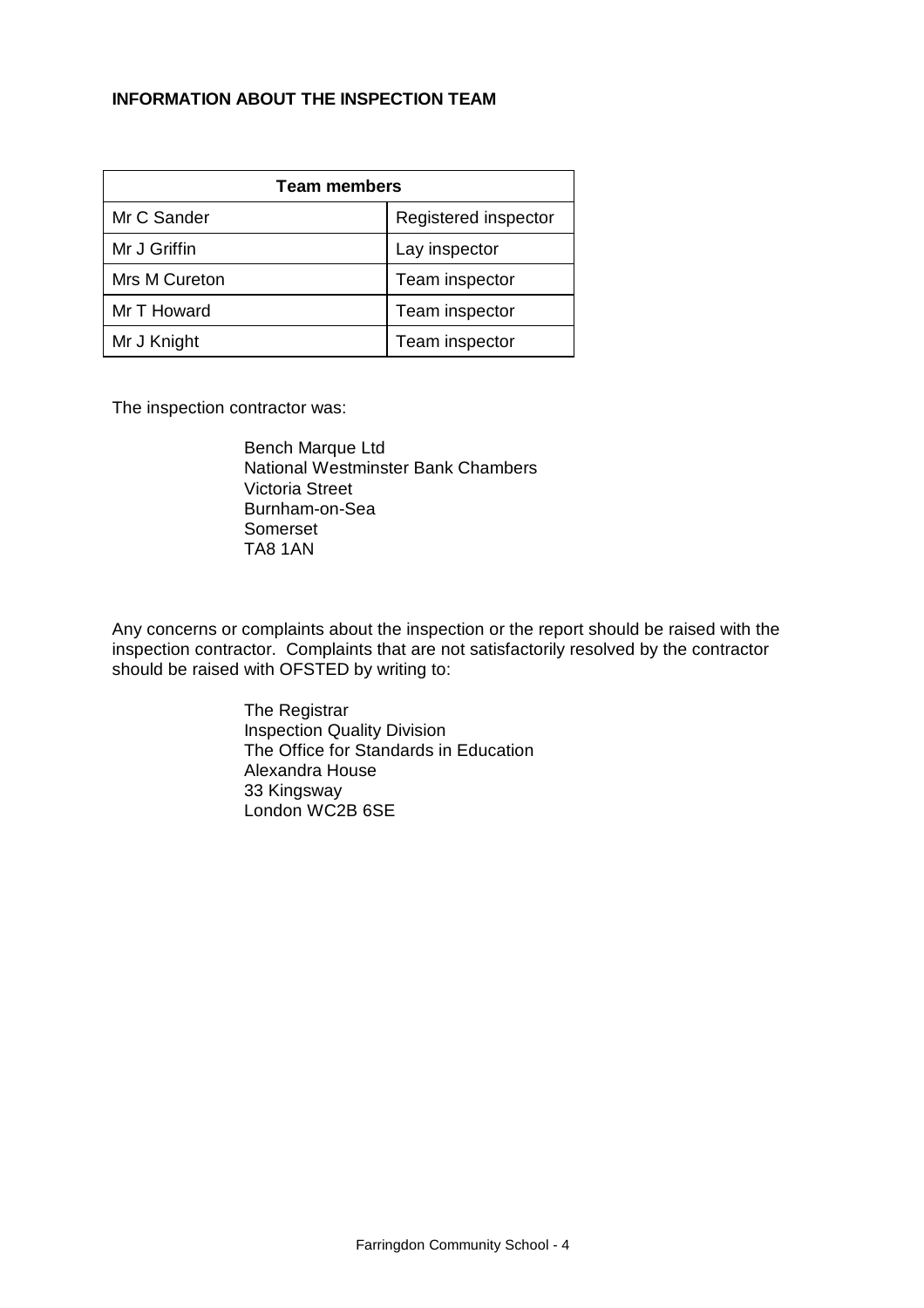#### **PART A: SUMMARY OF THE REPORT 6**

Information about the school How good the school is What the school does well What could be improved How the school has improved since its last inspection **Standards** Pupils' attitudes and values Teaching and learning Other aspects of the school How well the school is led and managed Parents' and carers' views of the school

#### **PART B: COMMENTARY**

#### **WHAT THE SCHOOL DOES WELL 11 11 11**

- Rigorous monitoring, target setting and effective teaching contribute to rising standards at Key Stage 4.
- Very good leadership, effective delegation and very good staff development establish a shared commitment to high standards.
- Very high quality support and quidance contribute to good levels of achievement.
- Good teaching helps pupils become more confident and independent in their learning.
- Standards in information and communication technology are very high.
- The excellent curriculum supports very effectively pupils' personal development.

#### WHAT COULD BE IMPROVED **16**

- There needs to be more emphasis on target setting and more monitoring of progress from the start of Key Stage 3 in order to raise expectations and standards still further.
- The school needs to extend still further its partnership with parents.
- Attendance rates remain below the national average despite the school's best efforts.
- The school still needs to make provision for a daily act of collective worship.

#### WHAT SHOULD THE SCHOOL DO TO IMPROVE FURTHER? 17

#### **PART C: SCHOOL DATA AND INDICATORS 18**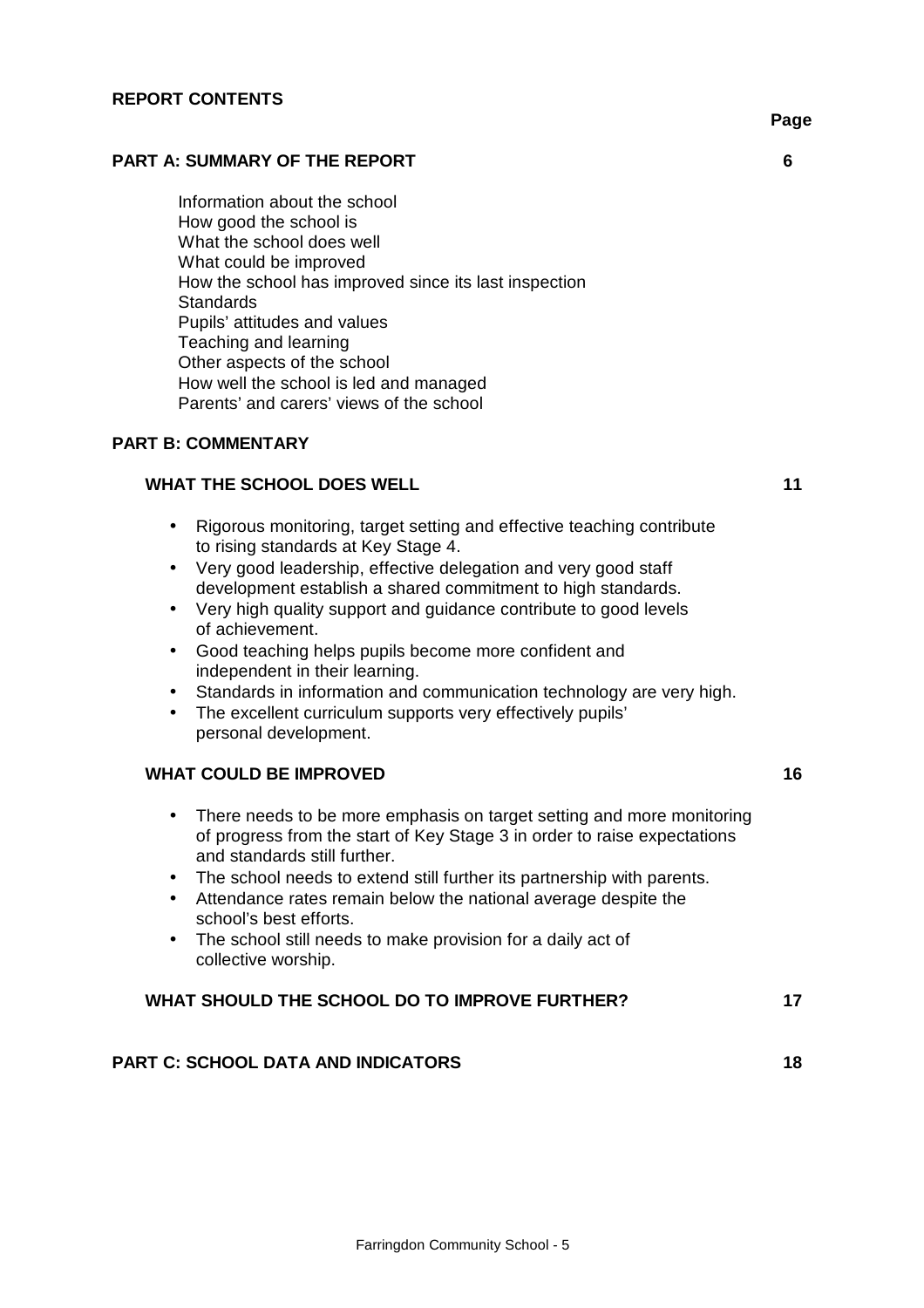# **PART A: SUMMARY OF THE REPORT**

## **INFORMATION ABOUT THE SCHOOL**

Farringdon Community School is a very large, 11-16 comprehensive community school of 1550 boys and girls situated in a suburban area of predominantly post-war housing about three miles south west of Sunderland city centre. The school has increased in size since the last inspection and is over-subscribed. The attainment of pupils on entry to the school at the age of eleven is below average. One hundred and eighty pupils have special educational needs, a proportion below the national average. Fewer than one per cent of pupils are from minority ethnic backgrounds and no pupils have English as an additional language. Three hundred and eighty-seven pupils are entitled to free school meals, above the national average.

### **HOW GOOD THE SCHOOL IS**

Farringdon Community School is a good school. Very good leadership, effective management and good teaching are important features of its continuing success. Standards at Key Stage 4 are rising and are now well above average for similar schools. Pupils' personal development is promoted very well through the excellent pastoral arrangements, the very high quality and range of its curriculum and the very good provision for pupils who have special educational needs. The school's readiness to be self-critical contributes much to its effectiveness. Overall, its strengths significantly outweigh its weaknesses. The school's income is low; its achievements are high. It provides good value for money.

#### **What the school does well**

- Rigorous monitoring, target setting and effective teaching contribute to rising standards at Key Stage 4.
- Very good leadership, effective delegation and very good staff development establish a shared commitment to high standards.
- Very high quality support and guidance contribute to good levels of achievement.
- Good teaching helps pupils become more confident and independent in their learning.
- Standards in information and communication technology are very high.
- The excellent curriculum supports very effectively pupils' personal development.

#### **What could be improved**

- There needs to be more emphasis on target setting and more monitoring of progress from the start of Key Stage 3 in order to raise expectations and standards still further.
- The school needs to extend still further its partnership with parents.
- Attendance rates remain below the national average despite the school's best efforts.
- The school still needs to make provision for a daily act of collective worship.

*The areas for improvement will form the basis of the governors' action plan.*

## **HOW THE SCHOOL HAS IMPROVED SINCE ITS LAST INSPECTION**

The school has made good progress since its last inspection in November 1995. GCSE results have improved at almost twice the rate nationally. Boys are doing much better than before. The quality of teaching is better. The quality and range of courses are wider at Key Stage 4. The main areas for action identified in the last inspection have been addressed rigorously. Action to improve how pupils learn has been particularly successful. Standards in literacy across the school are improving. Results in English are now better at the end of both key stages. Taken as a whole, improvements have been more patchy at Key Stage 3. Attendance is no better and remains below the national average.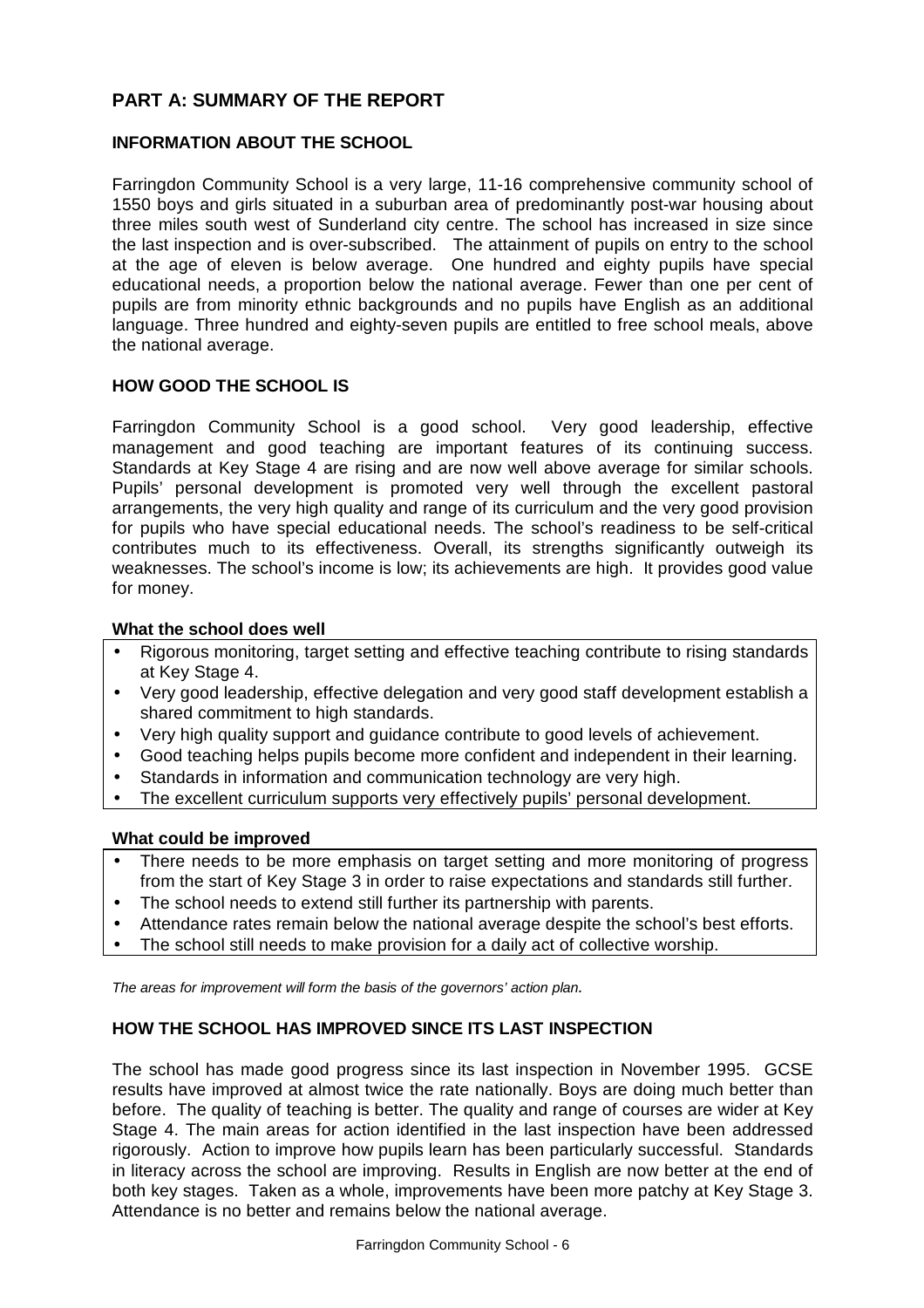#### **STANDARDS**

The table shows the standards achieved by 14-year-olds based on National Curriculum test results.

|                          | <b>Compared with</b> |      |      |                           | Key                              |
|--------------------------|----------------------|------|------|---------------------------|----------------------------------|
| Performance in:          | All schools          |      |      | <b>Similar</b><br>schools | well above ave                   |
|                          | 1997                 | 1998 | 1999 | 1999                      | above average<br>average         |
| End of Key Stage 3 tests |                      | С    |      | B                         | below average<br>well below aver |

|                           | Key                                 |          |
|---------------------------|-------------------------------------|----------|
| <b>Similar</b><br>schools | well above average                  | A        |
| 1999                      | above average<br>average            | в<br>C   |
| в                         | below average<br>well below average | נ ו<br>F |

The table shows the standards achieved by 16 year olds based on average point scores in GCSE examinations.

|                          | <b>Compared with</b> |      |      |                    | Key                                 |   |  |
|--------------------------|----------------------|------|------|--------------------|-------------------------------------|---|--|
| Performance in:          | all schools          |      |      | similar<br>schools | well above average                  | Α |  |
|                          | 1997                 | 1998 | 1999 | 1999               | above average<br>average            | В |  |
| <b>GCSE</b> examinations |                      |      | С    | Α                  | below average<br>well below average | E |  |

Results in the 1999 national tests for 14-year-olds were above the average for similar schools but below the national average for all schools. The trend of improvement over time has been broadly in line with the national picture. The performance of boys and girls was close to the national average in science but below it in English and mathematics. There has been a marked improvement in standards in English, particularly by the boys. In comparison with similar schools, standards reached in the 1999 national tests were above average. They were above average in the English and mathematics tests and well above average in the science tests. The percentage of boys and girls reaching above the national expectation in English and science was well above the national average for similar schools.

GCSE results have improved since 1995 at almost twice the national rate. In 1999, 40 per cent of pupils gained five or more grades A\*-C, broadly in line with the national average. This was well above the average for similar schools nationally. Girls continue to perform better than boys but the gap has closed significantly. For the first time, both boys' and girls' results were close to the national average for their age groups. Standards have risen in many subjects over the last three years although results remain below the national average in some of them.

The proportion of pupils obtaining five or more A\*-G grades at GCSE or GNVQ equivalent has been consistently well below the national average over the last three years. However, approximately 15 per cent of pupils gain other forms of accreditation at the age of 16, as part of the school's drive to ensure that the performance of all its pupils, including those with special educational needs, is accredited. The school's 1999 results exceeded its targets.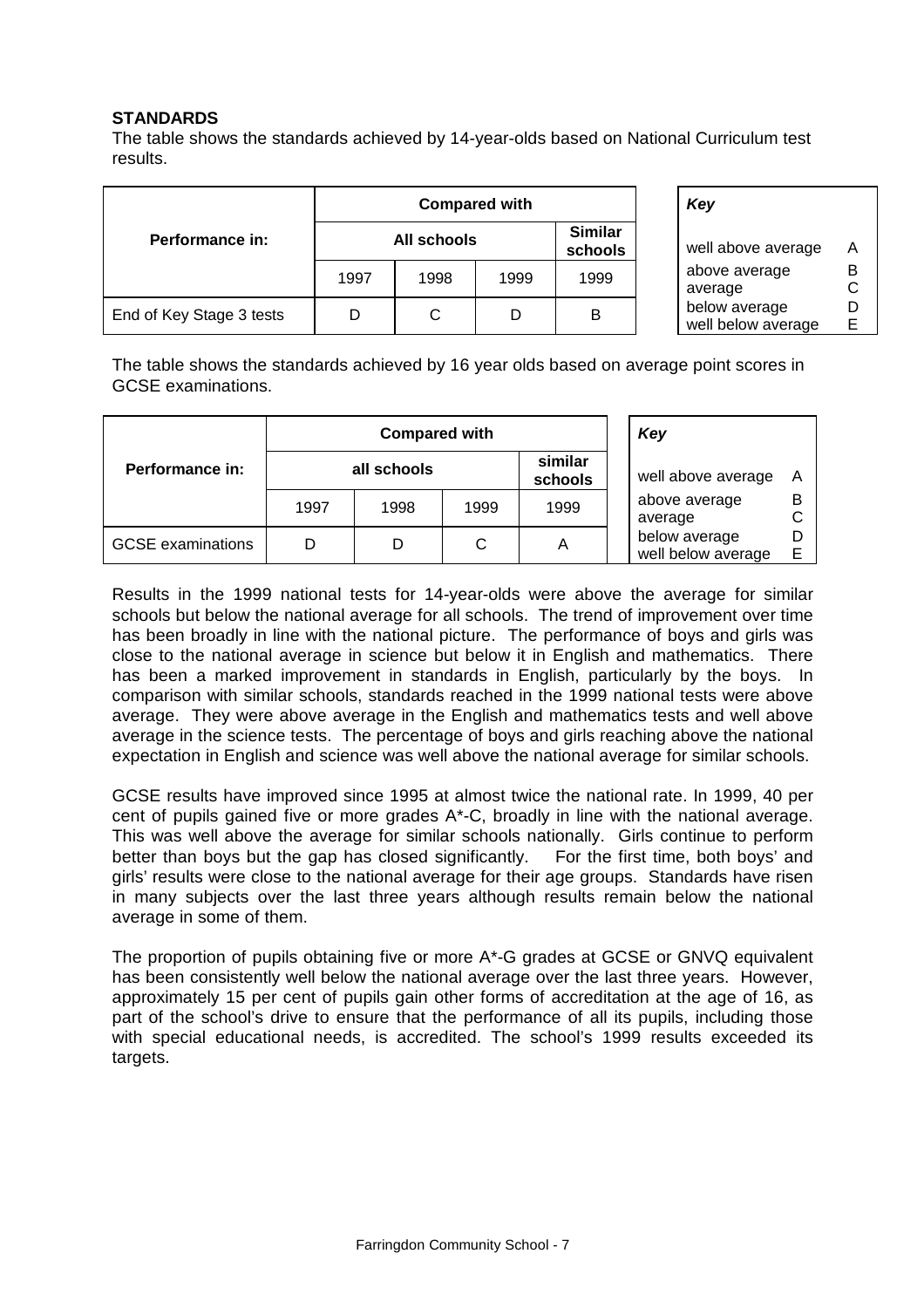#### **PUPILS' ATTITUDES AND VALUES**

| <b>Aspect</b>                          | Comment                                                                                                                                                                                                                                                                                                                                          |  |  |  |  |
|----------------------------------------|--------------------------------------------------------------------------------------------------------------------------------------------------------------------------------------------------------------------------------------------------------------------------------------------------------------------------------------------------|--|--|--|--|
| Attitudes to the school                | Nearly all pupils show positive attitudes. They are well motivated<br>and want to succeed. Very occasionally, some lower attaining<br>pupils show insufficient interest.                                                                                                                                                                         |  |  |  |  |
| Behaviour, in and out of<br>classrooms | Overall standards are good. Nearly all pupils get on well with<br>each other and with their teachers. They behave well around the<br>school, despite the serious lack of social areas. The above<br>average number of exclusions are part of an effective, positive<br>strategy to improve the challenging behaviour of a minority of<br>pupils. |  |  |  |  |
| Attendance                             | Attendance is below the national average. The rate of<br>unauthorised absence has been consistently above the national<br>average but has reduced through the concerted efforts of many<br>staff.                                                                                                                                                |  |  |  |  |

#### **TEACHING AND LEARNING**

| <b>Teaching of pupils:</b><br>Aged 11-14 years |      | Aged 14-16 years |  |  |  |
|------------------------------------------------|------|------------------|--|--|--|
| Lessons seen overall                           | Good | Good             |  |  |  |

*Inspectors make judgements about teaching in the range: excellent; very good; good; satisfactory; unsatisfactory; poor; very poor. 'Satisfactory' means that the teaching is adequate and strengths outweigh weaknesses.*

Teaching was satisfactory or better in 96 per cent of lessons seen. It was very good or better in 17 per cent of lessons and good in a further 50 per cent of lessons. In the two unsatisfactory lessons seen, poor behaviour was not well managed in one instance; in the other lesson, pupils made unsatisfactory progress because they were unclear about what they had to do.

At Key Stage 3, teaching was good in mathematics and English. In science it was satisfactory. At Key Stage 4, teaching was very good in mathematics and science. It was good in English. Examples of excellent teaching were seen in science and business studies in Year 11.

Teachers plan and organise their lessons carefully. As part of a whole-school literacy strategy, they pay particular attention to developing pupils' literacy skills in different subjects. The development of numeracy skills is not yet fully co-ordinated across all subjects. Teachers are particularly skilful in engaging the interest of their pupils by linking the lesson to what has been learnt previously or to the pupils' own experience. Many pupils show good levels of concentration and listen well to their teachers. They also work well with each other in pairs or small groups and many are developing a good degree of confidence in organising their own learning, particularly in the GNVQ courses at Key Stage 4. As some parents suggested, the disinterestedness and lack of self-discipline of a small number of lower attaining pupils can occasionally spoil the learning and interrupt the teaching.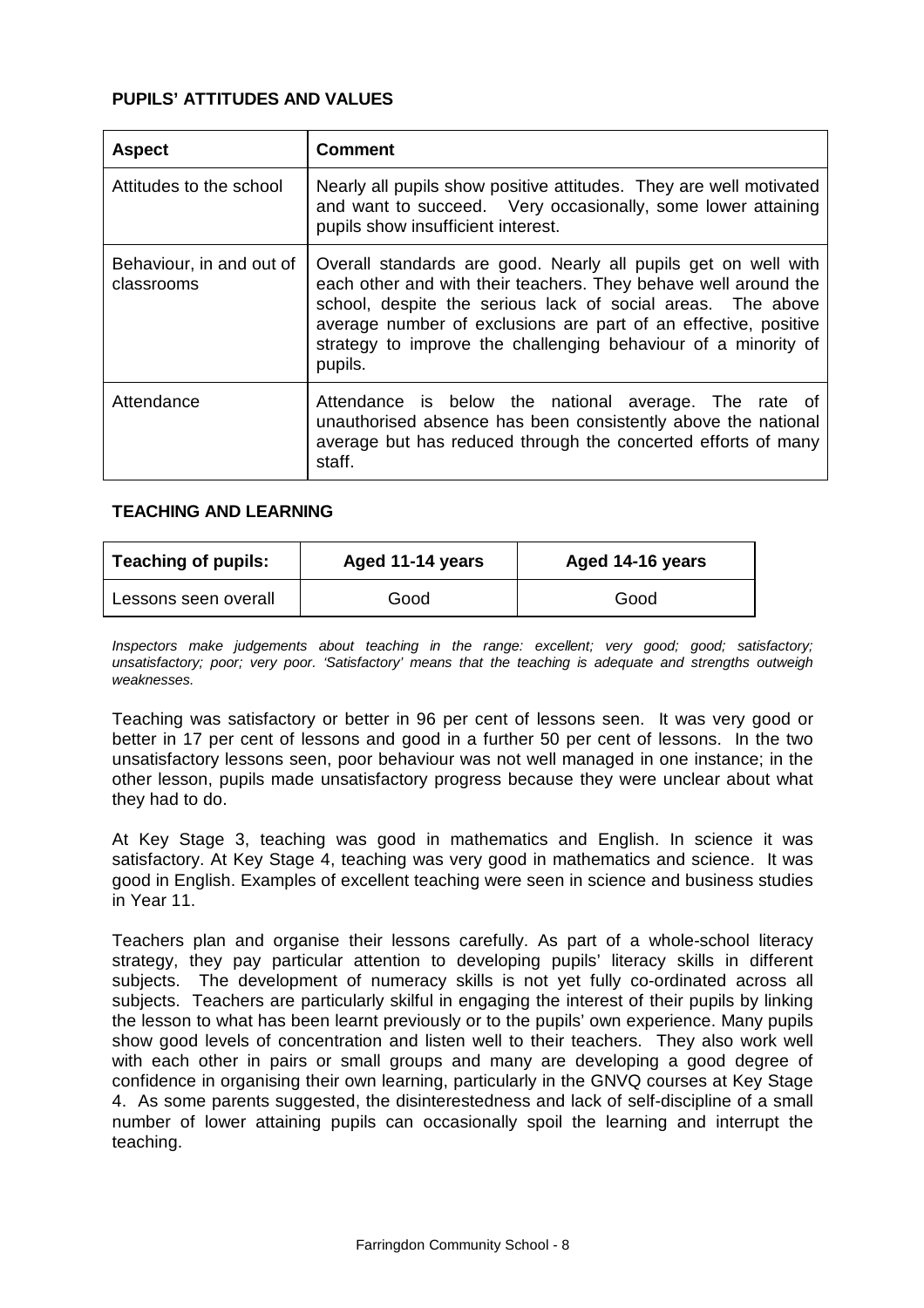# **OTHER ASPECTS OF THE SCHOOL**

| <b>Aspect</b>                                                                                           | <b>Comment</b>                                                                                                                                                                                                                                                                                                                                     |
|---------------------------------------------------------------------------------------------------------|----------------------------------------------------------------------------------------------------------------------------------------------------------------------------------------------------------------------------------------------------------------------------------------------------------------------------------------------------|
| The quality and range of<br>the curriculum                                                              | This is excellent. The range of courses at Key Stage 4 is<br>particularly good.                                                                                                                                                                                                                                                                    |
| Provision for pupils with<br>special educational<br>needs                                               | Very good leadership, management and teamwork, linked to<br>good staff development and effective partnerships with parents,<br>result in prompt identification of needs and highly effective<br>provision.                                                                                                                                         |
| Provision for pupils'<br>personal, including<br>spiritual, moral, social<br>and cultural<br>development | The personal, social and health education programme is very<br>good. Residential experiences contribute greatly to pupils'<br>personal and social development. Pupils' moral development is<br>very well supported. Provision for spiritual and cultural<br>development is satisfactory.                                                           |
| How well the school<br>cares for its pupils                                                             | Provision is very good. Tutors know, support and encourage<br>their pupils well. This does much to promote positive attitudes<br>and is helping to raise standards. The monitoring and mentoring<br>of their progress is very effective at Key Stage 4. Successful<br>strategies to address challenging behaviour are very effectively<br>managed. |

# **HOW WELL THE SCHOOL IS LED AND MANAGED**

| <b>Aspect</b>                                                             | <b>Comment</b>                                                                                                                                                                                                                                                    |
|---------------------------------------------------------------------------|-------------------------------------------------------------------------------------------------------------------------------------------------------------------------------------------------------------------------------------------------------------------|
| Leadership and<br>management by the<br>headteacher and other<br>key staff | The headteacher provides very good leadership. Key staff are<br>experienced, effective managers. There is a shared<br>commitment to raising standards and developing staff and<br>pupils.                                                                         |
| How well the governors<br>fulfil their responsibilities                   | The governors fulfil their responsibilities well, particularly in<br>promoting pupils' personal development and monitoring<br>expenditure. They contribute satisfactorily to the strategic<br>development of the school.                                          |
| The school's evaluation<br>of its performance                             | A strong emphasis on monitoring and evaluating standards is<br>the hallmark of the school's very effective leadership and<br>management. Rigorous development planning consistently<br>targets improvements in teaching and learning.                             |
| The strategic use of<br>resources                                         | The school makes very good use of its relatively low level of<br>income. Priorities are well defined and funding accurately<br>targeted to further improve teaching and learning. The school<br>applies well the principles of best value in its decision making. |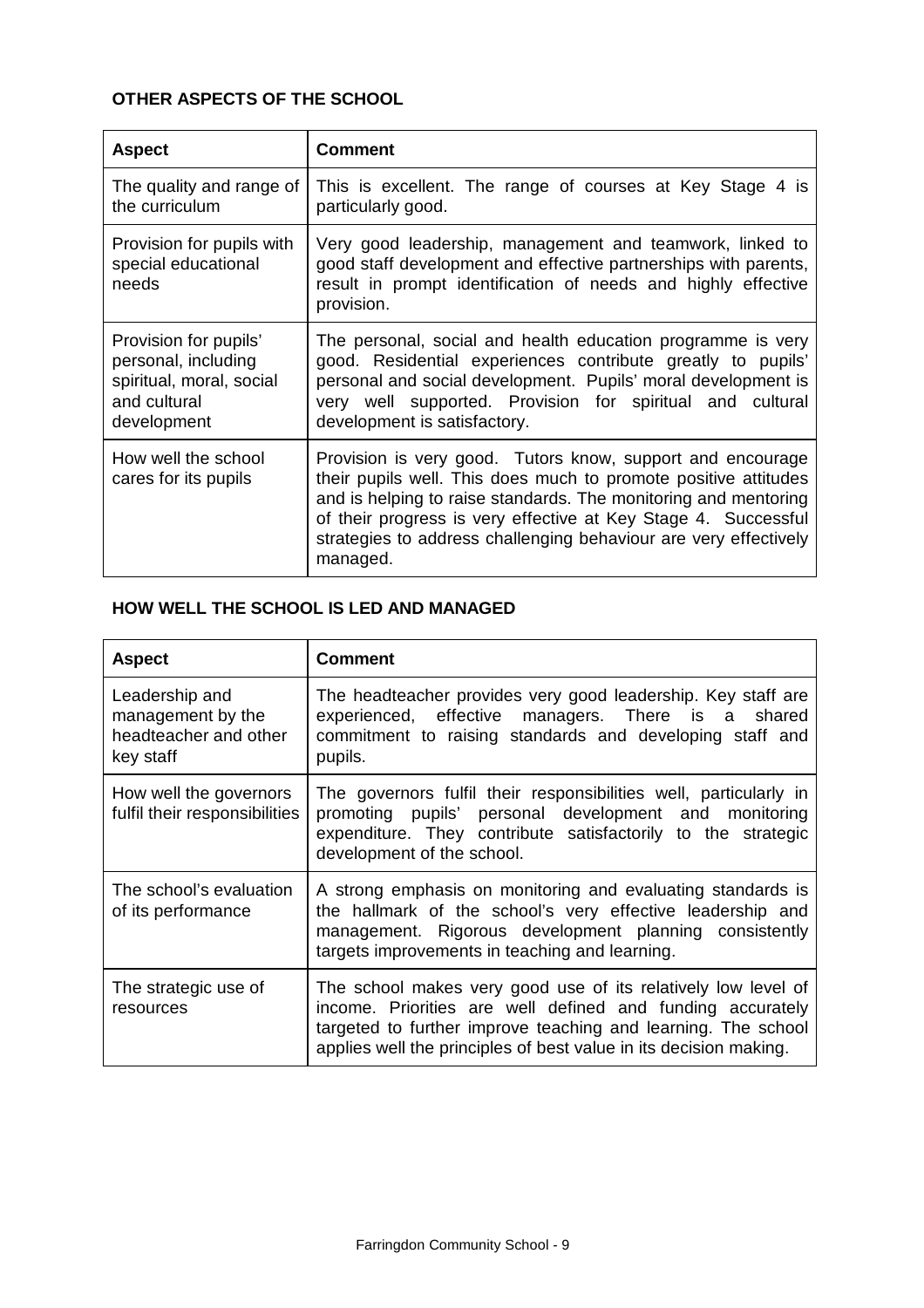## **PARENTS' AND CARERS' VIEWS OF THE SCHOOL**

| What pleases parents most |                                                                                                                                                                              |  | What parents would like to see improved |                                                                                                                         |     |          |  |
|---------------------------|------------------------------------------------------------------------------------------------------------------------------------------------------------------------------|--|-----------------------------------------|-------------------------------------------------------------------------------------------------------------------------|-----|----------|--|
|                           | The high levels of expectation.<br>The ease with which they can approach<br>the school.<br>The degree of progress their children<br>make.<br>Their children like the school. |  | evenings.                               | Current arrangements<br>Homework arrangements.<br>Sharper targets at Key Stage 3.<br>Some aspects of pupils' behaviour. | for | parents' |  |
|                           | The quality of the teaching.                                                                                                                                                 |  |                                         |                                                                                                                         |     |          |  |

There were 628 completed questionnaires. Thirty-five parents attended the pre-inspection meeting. The vast majority of parents hold a positive view of the school. Inspection findings support this view and would place the quality of teaching still higher in the order of the school's strengths. The parents are right in identifying the need for sharper annual targets at Key Stage 3. Homework is well organised within subject faculties but the inspection findings confirm that the programme needs to be better co-ordinated across the school. The inspection findings did not support the concerns about pupils' behaviour and lack of respect. There was only one lesson seen in which behaviour seriously hindered learning, and relationships between pupils and adults were found to be good. The school has tried various organisational arrangements for parents' evenings. The annual provision of both tutor-led and subject-based parents' evenings is a strong feature of the school's partnership with its parents. However, there is a need to examine again how these arrangements might make best use of the time available.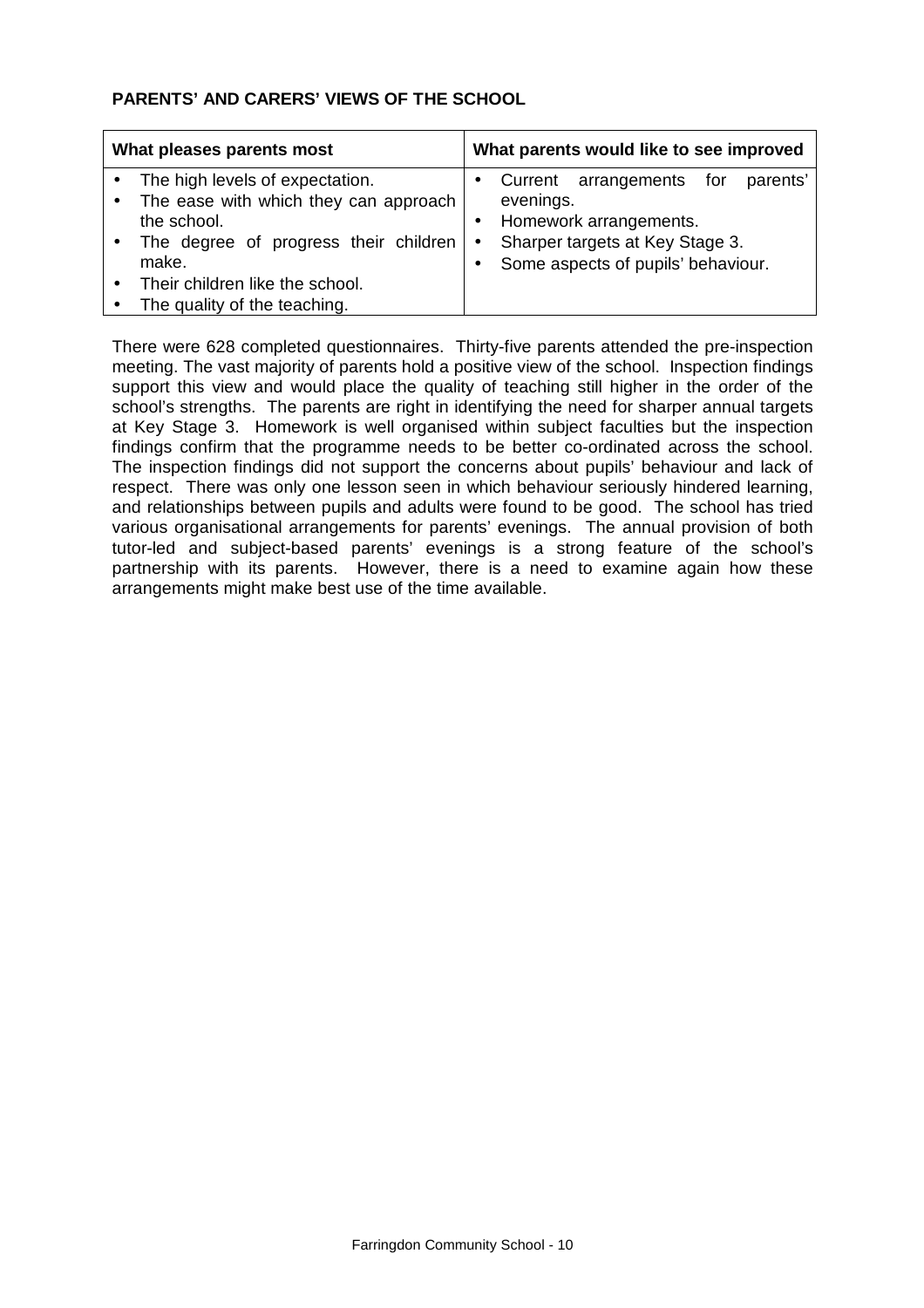## **PART B: COMMENTARY**

#### **WHAT THE SCHOOL DOES WELL**

#### **Rigorous monitoring, target setting and effective teaching contribute to rising standards at Key Stage 4.**

- 1. GCSE results have got steadily better since the last inspection. The percentage of pupils gaining five or more A\*-C grades has risen from 31 per cent to 40 per cent. This is almost twice the national rate of improvement. Standards at GCSE are now close to the national average for all schools. Standards are well above the average for similar schools nationally.
- 2. The proportion of pupils gaining five or more grades A\*-G has been consistently well below the national average. This is a misleading statistic. It does not include the range of alternatively accredited courses, such as the certificate of achievement, that approximately 15 per cent of pupils follow and in which they achieve a good degree of success. The school places a very high priority on ensuring that the learning of all pupils is accredited at the age of 16. The GCSE average points score rose from 28 in 1995 to 36 in 1999. This was just over twice the rate of improvement nationally and indicates that overall standards are also rising significantly. The school has targets to do even better. Although it is proving difficult to increase the percentage of pupils who gain at least one GCSE grade in the range A\*-G, there is a strong determination to do so.
- 3. 1999 was a significant year in the history of the school. For the first time both boys' and girls' results were close to the national average for their age groups. When the school was inspected in 1995, twice as many girls as boys were gaining five or more GCSE grades A\*-C. In 1999 the gap narrowed to six per cent.
- 4. GCSE results in many subjects show an improving trend although standards frequently remain below the national average. Comparisons with pupils' standards when they started at the school indicate that they achieve well by the age of 16. Over the last three years, results have risen in English, mathematics, science, art and design, dance, design and technology, French, information systems, history and physics. In 1999, GCSE results were above the national average in art and design, business studies, English literature, French, Spanish, vocational studies and information systems.
- 5. The school has established highly effective arrangements to monitor individual pupil's progress towards challenging targets. All pupils are monitored and mentored as they prepare for their GCSE examinations. School targets are translated into subject targets and are also expressed as individual pupil targets. All teachers use this information to ensure that pupils are challenged to succeed to the very best of their abilities. The headteacher provides excellent leadership in this work. He manages most effectively the detailed database of pupils' performance and uses it most successfully to indicate what is expected of both pupils and teachers. This helps to raise the shared expectations of both teachers and pupils. In this way, it fulfils the school's mission to achieve partnership in education.
- 6. During the autumn term, nearly 20 per cent of pupils exceeded their current targets and Year 11 pupils are currently reaching standards similar to those achieved at GCSE in 1999. A particular strength of the school's approach to target setting is that it includes a continuous striving to do better. The target is a minimum; the expectation is that it will be exceeded.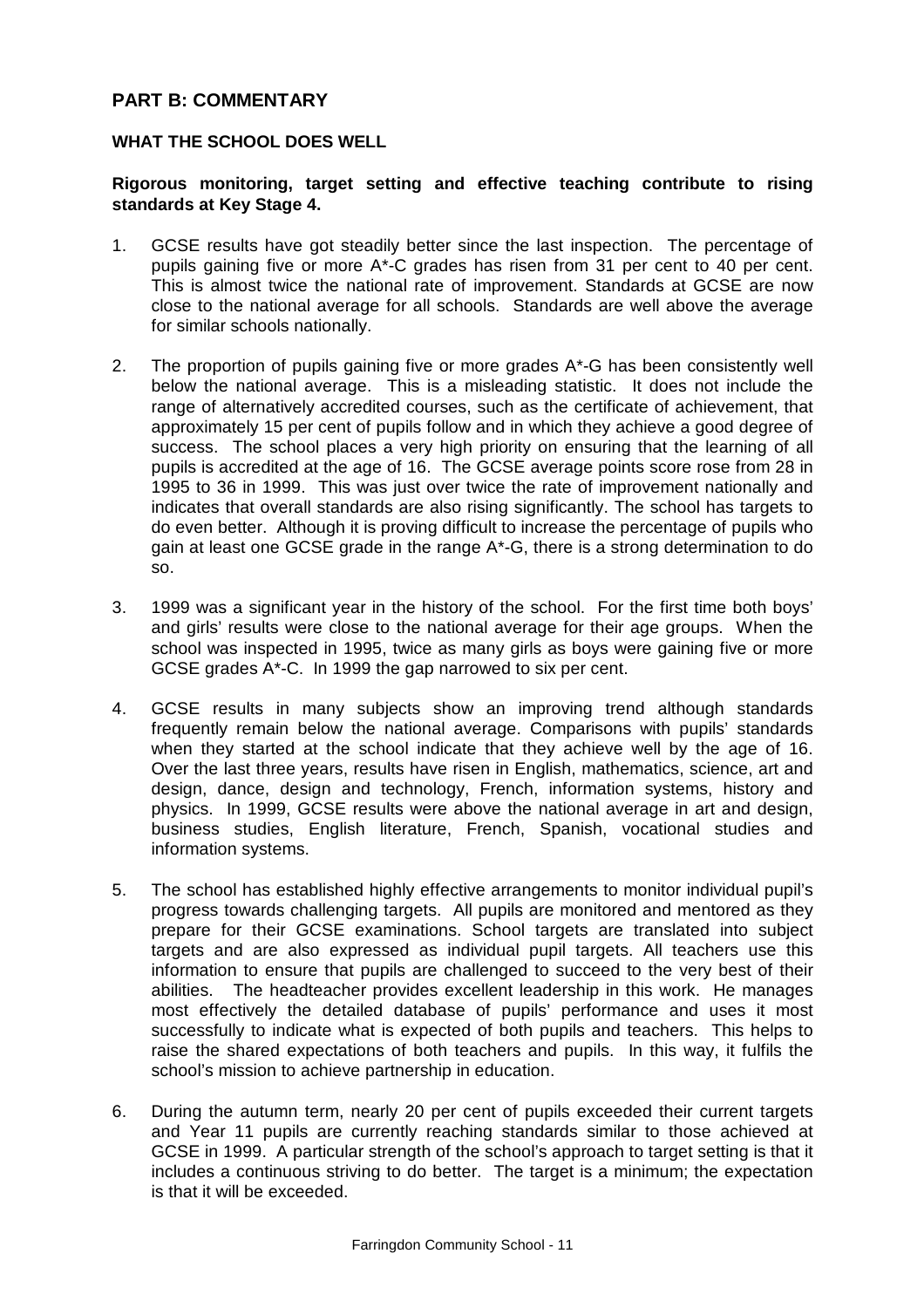- 7. Good teaching was a frequent feature of the lessons seen at Key Stage 4. There was no unsatisfactory teaching. Twenty per cent of lessons were very good or excellent. Good teaching was seen in a further 55 per cent of lessons. Very good teaching was seen across the full range of attainment. It is a strength of the teaching that all pupils are valued equally and great care is taken to adjust the methods and organisation of lessons to meet the needs of particular pupils. Teachers not only know their subjects well, they know their pupils well also.
- 8. Some excellent teaching was seen in Year 11. In a science lesson for lower attaining pupils, the pace was brisk but the teacher confirmed that pupils understood the concept of refraction. The meaning of important words was carefully established and good use made of pupils' own experience to develop fuller understanding. Humour, enthusiasm and high expectation bred confidence and success. A similar emphasis on ensuring a clear understanding of technical terms was seen in a business studies lesson. Excellent teaching again challenged pupils to respond with rigorous accuracy when using the vocabulary of financial processes. This first stage of the school's literacy strategy is being implemented consistently. It is helping to raise standards.
- 9. Much of the good teaching seen at Key Stage 4 really encourages pupils to think carefully and creatively. Teachers frequently make good use of questions at the start and plan opportunities for discussion at an early stage of a lesson. This gets pupils involved by hooking their interest. By encouraging pupils to work together, they ensure that they remain involved and, in the best teaching, the lesson closes with a well managed review of what has been learned. Teaching methods really do help pupils to concentrate. Considerable progress has been made in promoting pupils' confidence to work things out for themselves. In some of the best teaching seen at Key Stage 4, for example in design and technology, science, information technology and GNVQ intermediate level courses, the very careful structuring of the lesson provided a firm framework within which pupils were encouraged to think for themselves and make decisions.

#### **Very good leadership, effective delegation and very good staff development establish a shared commitment to high standards.**

- 10. The school's success in raising standards owes much to the headteacher's very skilful leadership. The way in which the school uses the information that it gathers about pupils' standards has improved significantly since the last inspection. His close involvement in establishing challenging targets and monitoring pupils' progress towards them, leaves no one in any doubt about what is expected of them. His vision of what the school can achieve is strongly supported by a very well managed database of pupils' previous achievements and future targets. Teachers are kept regularly informed about how well pupils at Key Stage 4 are doing and the roles of tutors, subject teachers and mentors in explaining these expectations to pupils are well co-ordinated. The school's determination to raise standards is thus shared most effectively amongst all those involved.
- 11. The key objectives of the annual school development plan are very clear. Success in all aspects of the school's work is linked explicitly to improvements in teaching and learning. The annual planning cycle enables subject departments to link their departmental objectives to whole-school priorities and to define challenging targets. The delegation of responsibility promotes a high degree of initiative amongst subject leaders and also promotes the professional development of members of their teams. Heads of subject are encouraged to decide with their subject teams how best to organise pupils' learning and allocate expenditure to meet these targets. They show a very high level of commitment to raising standards and lead their teams well. For example, in food technology, standards have been improved by a rigorous review that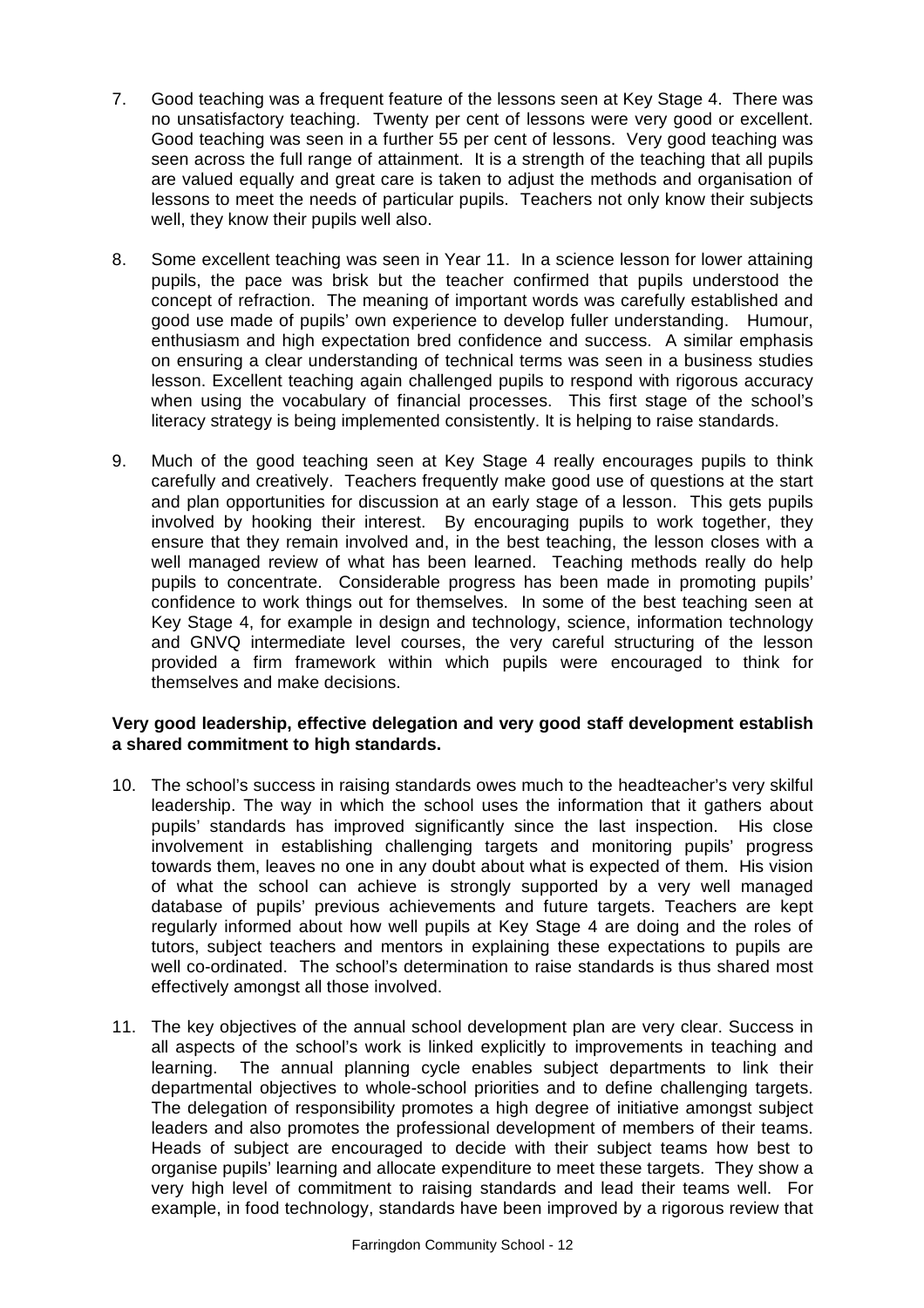involved the support of external agencies. The decision by the science faculty to purchase a new course book for Key Stage 3 has contributed to improved standards. Key Stage 3 co-ordinators in mathematics, science and English are making significant contributions in the school's developing literacy strategy and the well managed arrangements to meet pupils' special educational needs gain much from the commitment and initiative of the link teachers within subject faculties.

- 12. Highly effective staff development helps subject leaders and their teams to meet very successfully the demanding targets that are delegated to them. The school has recently achieved Investor In People status for the third time. It places a high priority on investing in staff development and evaluates rigorously its results. The links between appraisal and staff development are very strong and individual needs are identified and analysed to create an effective staff development programme. The monitoring of teaching and learning through regular direct observation is an important feature; shared practice results in improved practice, leading to better results.
- 13. The induction arrangements for newly qualified teachers are also very thorough. They go well beyond the requirements of both national and local guidelines. Each newly qualified teacher has both a subject and a senior manager mentor. Their teaching is observed on three occasions during each half term and this is linked to regular reviews. The induction of other newly appointed staff is also very well managed, including opportunities to spend time at the school prior to taking up their appointment. In these ways the school works very effectively to ensure that its teachers have a strong, shared understanding of what is expected of them. As a result staff development is closely linked to raising standards.

#### **Very high quality support and guidance contribute to good levels of achievement.**

- 14. The school places a high priority on supporting and guiding the personal and social development of all its pupils. The leadership of the pastoral faculty is very good and its organisation supports the strong links between subject leaders and heads of year. Team work is strong, both amongst heads of year and within the respective year teams of tutors. This results in a highly effective programme of personal, social and health education and a good level of support for individual pupils. Careers education is particularly well managed. Approaching 60 per cent of pupils go to local colleges at the age of 16. This is above average for the local area.
- 15. The school is particularly skilful in addressing and managing the challenging behaviour of a small number of its pupils. The decision to exclude a pupil is always considered most carefully as part of a positive strategy for improvement with the full support of the governing body. The pastoral committee of the governing body meets each month to review this aspect of school life. When a pupil is excluded, the aim is always to subsequently include the individual once more in the life of the school. These successful strategies help to ensure that the learning of other pupils is not disrupted and that learning attitudes improve.
- 16. Allocated funding is well targeted within the very good provision for pupils with special educational needs. The special needs co-ordinator leads very effectively a team of five full-time teachers. Provision is further co-ordinated through the link teachers in each subject faculty. Individual education plans are well written and well used in lessons. In a Year 11 mathematics lesson, for example, this enabled the teacher to support pupils' excellent progress without any additional support, whilst in a briskly paced Year 11 science lesson, excellent teaching enthused pupils in learning about waves and radiation.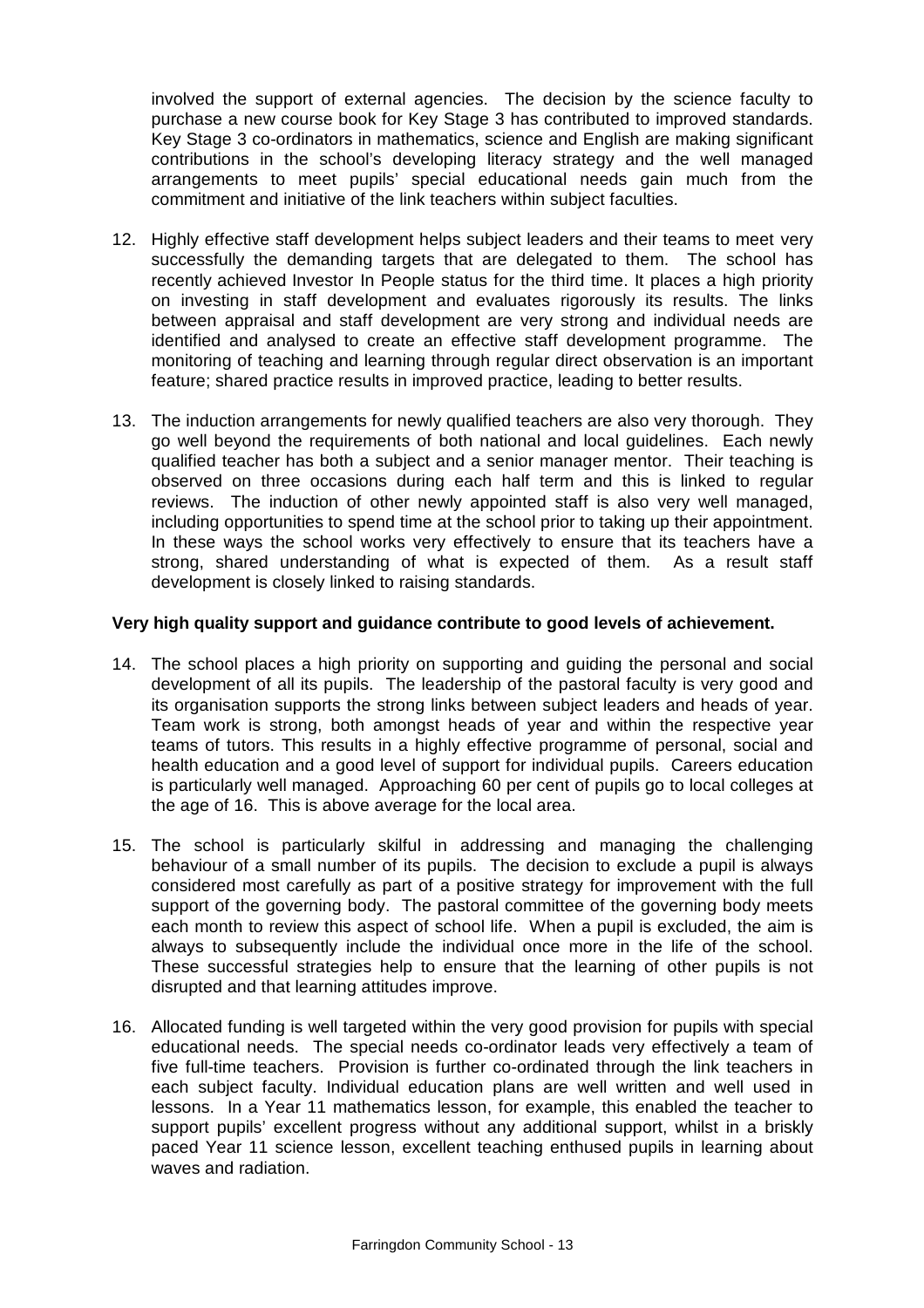17. Links with parents are strong and a member of the special educational needs department attends all parental consultation evenings. The special needs coordinator also attends the annual reviews of pupils in the year before they enter the school. This ensures a very good degree of continuity.

#### **Good teaching is helping pupils become more confident and independent in their learning.**

- 18. Pupils of all abilities are now much more confident in organising their work than they were at the time of the previous inspection. They are now much more ready to express their own ideas. This was a feature of many lessons seen at both key stages. In a Year 7 mathematics lesson, middle-attaining pupils confidently developed their own methods of presentation, whilst in a Year 9 food technology lesson, the teacher encouraged higher attaining pupils to think for themselves as they developed a soup recipe. In a Year 10 health and social care lesson, pupils were investigating the local provision of services. The way in which the teacher structured the various tasks encouraged pupils to show initiative as they decided on various lines of enquiry.
- 19. The introduction of a range of GNVQ courses at Key Stage 4 has led many teachers to encourage pupils to plan for themselves how they will tackle a particular task and decide what resources they will need to help them. Such good teaching was seen in a Year 11 GNVQ intermediate manufacturing lesson. Pupils approached confidently the first stages of a design brief for a batch production product, using the range of resources available within the workshop as they so wished. They were able to sustain good levels of concentration, with the teacher skilfully timing his interventions to support their further progress.
- 20. Effective in-service training is helping teachers to become more skilled in using questions and planting ideas to get pupils to think about what they have to do. The science faculty is successfully adapting its curriculum to support the development of thinking skills. The humanities faculty makes very good use of educational visits to promote pupils' research skills, and various activities within the school's wider programme of residential trips further help pupils to gain in confidence.
- 21. The development of the school's resource centre is also encouraging pupils to use information technology to find things out for themselves by using the Internet or commercial software.

#### **Standards in information and communication technology are very high.**

- 22. The school has made very good progress since the last inspection in developing its resources and increasing teacher expertise in the teaching of information and communication technology. Pupils have opportunities to use information technology across a wide range of subjects. This is a particularly strong feature within GNVQ courses where, as part of the development of key skills, pupils use spreadsheets, create graphs, interrogate databases and develop their word processing skills in completing their project work.
- 23. Between the ages of 11 and 16, all pupils are taught information and communication technology for one hour each week. The effective teaching of a very well planned course means that by the time they reach Year 9, many are already starting the GCSE course and standards across the entire year group are well above average by the age of 16.
- 24. Standards are very high by the end of Key Stage 3. In 1998, 82 per cent of pupils achieved the national expectation. This was well above the national average of 56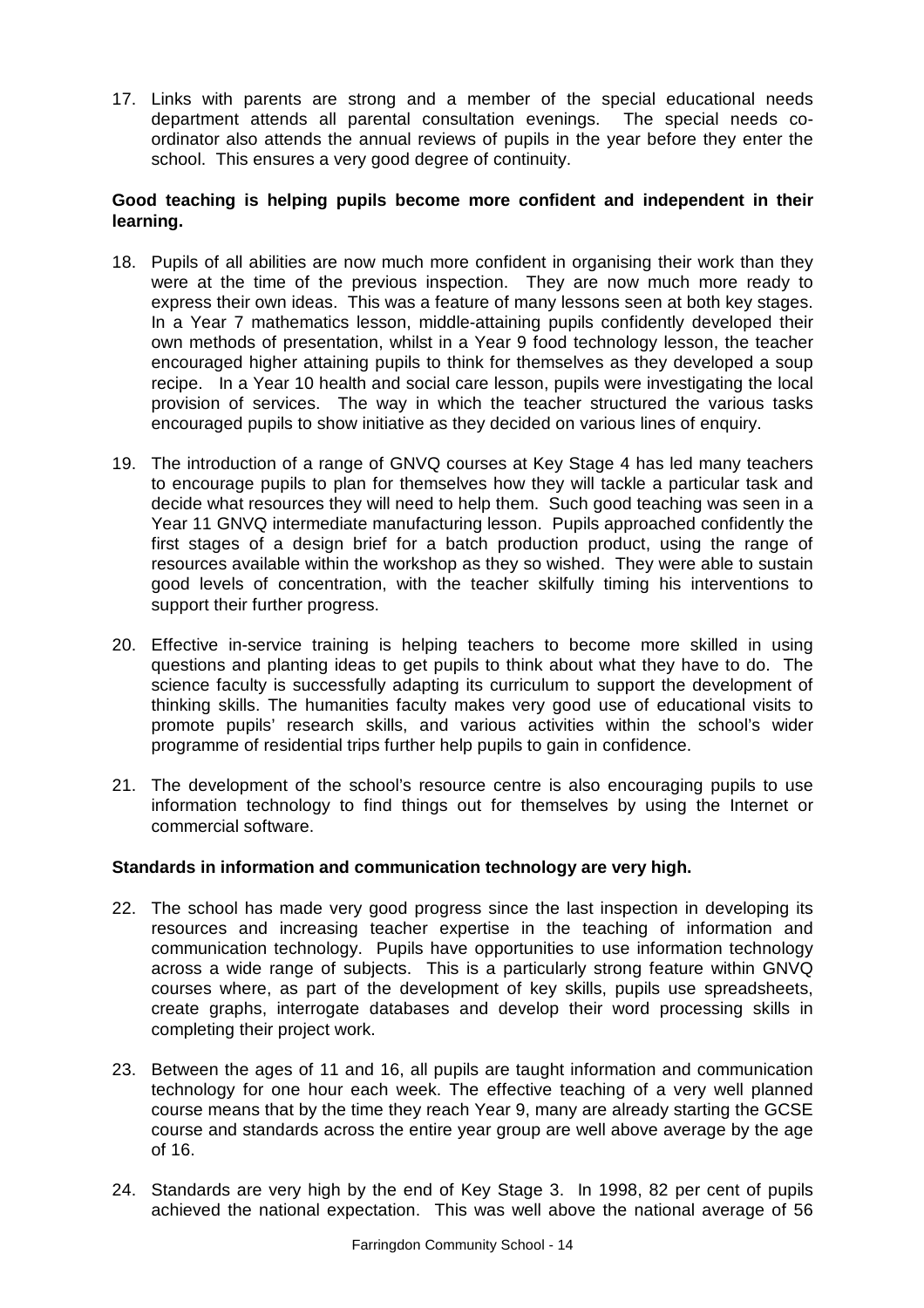per cent. More than half of the pupils reached standards that were above the national expectation. Results were even higher in 1999. The percentage achieving the national expectation increased by a further five per cent and there was a similar degree of further improvement in the percentage of pupils gaining above the national expectation. Six per cent of pupils gained Level 8.

- 25. The proportion of Year 11 pupils entered for information systems or information technology examinations at GCSE has risen steadily over the last three years. Half of the year group entered in 1997, two-thirds did so in 1998 and three-quarters in 1999. From this year, all pupils will enter. A very high proportion of Year 11 boys and girls achieve well above average standards. In the 1999 GCSE information technology examination, 94 per cent of pupils obtained grades A\*-C, nearly twice the national average. More than one-quarter gained grade A. This was three times the national average. All pupils obtained a grade in the range A\*-G.
- 26. Very high standards were also achieved in the previous two years. In 1998, every one of the 197 pupils entered obtained grades A\*-C. One third of these pupils gained grades A or A\*. This was three times the national average and marked a still further improvement on the very good results in 1997 when 87 per cent of pupils gained grades A\*-C.

### **The excellent curriculum supports very effectively pupils' personal development.**

- 27. The school seeks at all times to provide a broad and balanced curriculum that is relevant to the needs of all its pupils. It provides a particularly effective programme of personal, social and health education. This is managed through a pastoral faculty that is led superbly. Heads of Year and their teams of tutors place a high priority on achieving consistently high quality in the teaching of the programme. For example, in a Year 7 lesson, pupils made well-prepared presentations on health issues as a result of which they gained confidence in public speaking and appreciation of the value of team work as well as knowledge and understanding of the issues through the research they had undertaken.
- 28. There is a good range of subjects offered within a variety of combinations at Key Stage 4. This meets very well the full range of abilities. Effective setting arrangements also support pupils' good progress. Three modern foreign languages are offered and there are opportunities for pupils to choose to study the three separate sciences. There is a developing provision for GNVQ courses. Approximately one-third of the current Year 10 is following one of these courses that are offered at both foundation and intermediate levels; a significant increase in the numbers studying for these qualifications in Year 11. The range of courses offered and the skill with which they are taught do much to increase pupils' motivation and confidence.
- 29. Pupils' personal and social development is very strongly promoted through the excellent opportunities offered for residential experience between the ages of 11 and 16. These provide a very good range of opportunities, both in this country and abroad, to undertake a good range of problem-solving and team-building tasks and examination revision activities that encourage pupils to take responsibility and cooperate with each other in an unfamiliar setting. These qualities lie at the heart of the school's mission to achieve partnership in education.
- 30. Pupils' personal development is also very well promoted through the very thorough careers education and guidance that is provided for all pupils. Through a well-planned programme of careers conventions, work experience and a wide range of visits, pupils develop a very good understanding of the opportunities available beyond the age of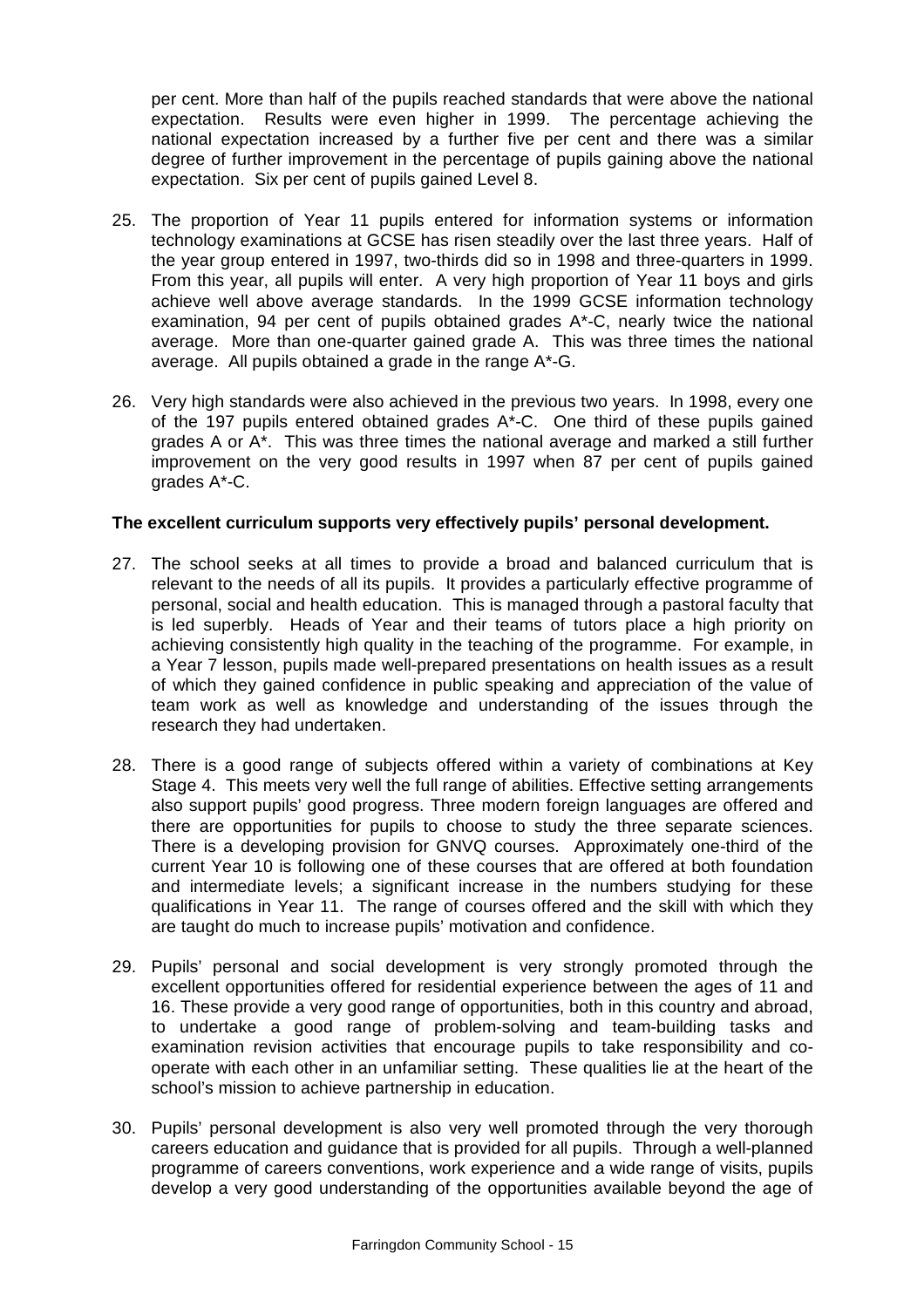16. This promotes mature attitudes when making well-informed decisions about their future.

# **WHAT COULD BE IMPROVED**

#### **There needs to more emphasis on target setting and more monitoring of progress from the start of Key Stage 3 in order to raise expectations and standards still further.**

- 31. In the 1999 statutory national tests, overall standards were above average for similar schools. Higher attaining pupils did particularly well in English and science. Overall, in comparison with all schools nationally, standards were below average. Over the last four years, results have been below the national average. In the work seen during the inspection, higher attaining pupils were reaching well above average standards in mathematics and above average standards in science and English. A knowledge of National Curriculum levels was more evident in the work of higher attaining pupils in English and science. This was not consistently so in mathematics. The setting of targets and an indication of National Curriculum levels were not evident consistently in the work of lower attaining pupils.
- 32. There are teachers in each of these subjects who have a special responsibility for Key Stage 3. Each has developed a range of strategies to improve standards further. For example, in science, a newly adopted commercial scheme is helping to raise standards, and regular testing at the end of each topic is confirming pupils' National Curriculum levels. In English, good links with local primary schools are helping to establish shared understanding of standards when pupils first join the school. Pupils are then made aware of National Curriculum levels as part of their involvement in individual target setting. Greater emphasis on mental mathematics, the development of revision guides and the provision of additional lessons are important features of its strategy to raise standards. There is, however, no co-ordinated whole-school strategy to set targets for the end of the key stage and the otherwise very good schemes of work do not identify the expected standards for the end of each year. Establishing firm targets based on the school's developing benchmark data would support a more consistent expectation of standards.
- 33. Fluctuating standards are a feature of the statutory teacher assessments at the end of Key Stage 3 in pupils' other subjects. Whilst standards continue to rise in information technology, they have declined in history and fluctuated in technology, modern foreign languages and geography over the last three years. Pupils are insufficiently aware of the National Curriculum level at which they are currently working and do not have precise targets expressed as National Curriculum levels.
- 34. Some parents have expressed the view that pupils in Year 7 are insufficiently challenged. There is insufficient evidence to confirm this view but they are right in identifying the need for sharper annual targets at Key Stage 3.

#### **The school needs to extend still further its partnership with parents.**

35. There are many strong features in the way that the school keeps its parents well informed. The opportunity to meet annually with the form tutor as well as with subject teachers is particularly useful. The involvement of parents in the annual reviews of pupils who have special educational needs is particularly effective. The involvement of parents within the careers guidance arrangements is promoted strongly. Parents are kept well informed of school events through regular newsletters and an excellent annual newspaper.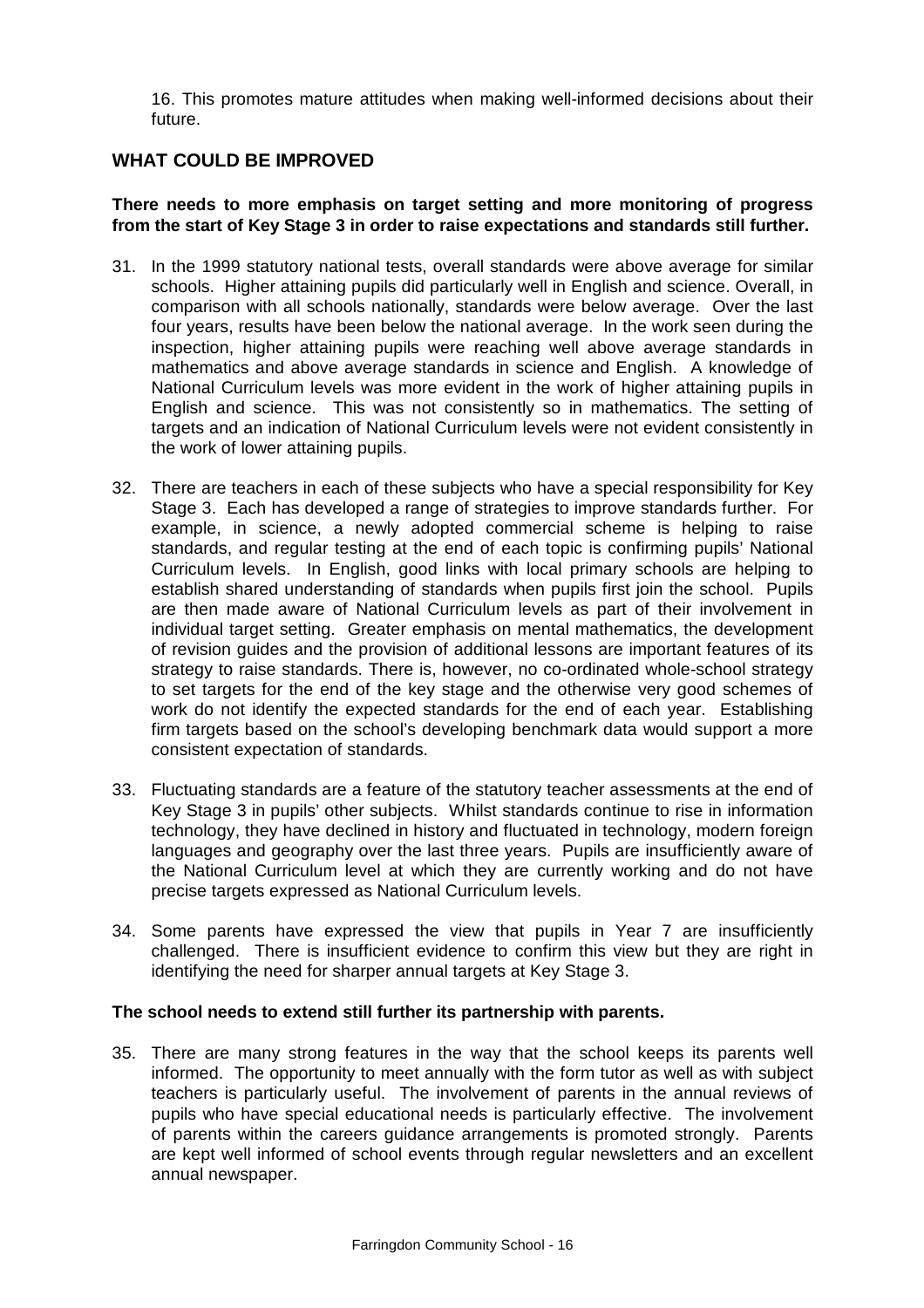36. There are, currently, insufficient opportunities to consult with parents about homework and the organisation of parents' evenings. To improve further the very good features of its partnership with parents, the school needs to consult more regularly with them concerning the effectiveness of these aspects of school life.

#### **Attendance rates remain below the national average despite the school's best efforts.**

- 37. The school has made very determined efforts to improve attendance. The level of unauthorised absence has reduced but overall attendance remains below the national average. During 1999, average attendance was below 90 per cent in Years 9, 10 and 11. It was below 85 per cent in Year 10.
- 38. Attendance is closely monitored by the school but it has been without the support of a regular educational welfare officer for the last year. It has a well-planned strategy of involving parents and does not shrink from seeking prosecutions when all other avenues have been exhausted.
- 39. There is a need now to seek contact with other schools in the region who have achieved significant improvements in their attendance levels to see what additional strategies might be adopted.

#### **The school still needs to make provision for a daily act of collective worship.**

40. This is the one issue arising from the previous inspection that has not been resolved. The serious lack of suitable space makes it extremely difficult for the school to fulfil this statutory requirement, despite careful consideration of a range of possible solutions.

## **WHAT SHOULD THE SCHOOL DO TO IMPROVE FURTHER?**

Farringdon School is a good school that already meets the needs of its pupils well. In order to become even better it should:

- Develop a co-ordinated approach to target setting across all subjects at Key Stage 3.
- Consult more frequently with parents to improve the effectiveness of the arrangements for homework and parents' evenings.
- Consult with other schools that in similar circumstances have successfully reached levels of attendance that are at least in line with the national average.
- Continue to seek ways by which it might accommodate the statutory requirement for a daily act of collective worship.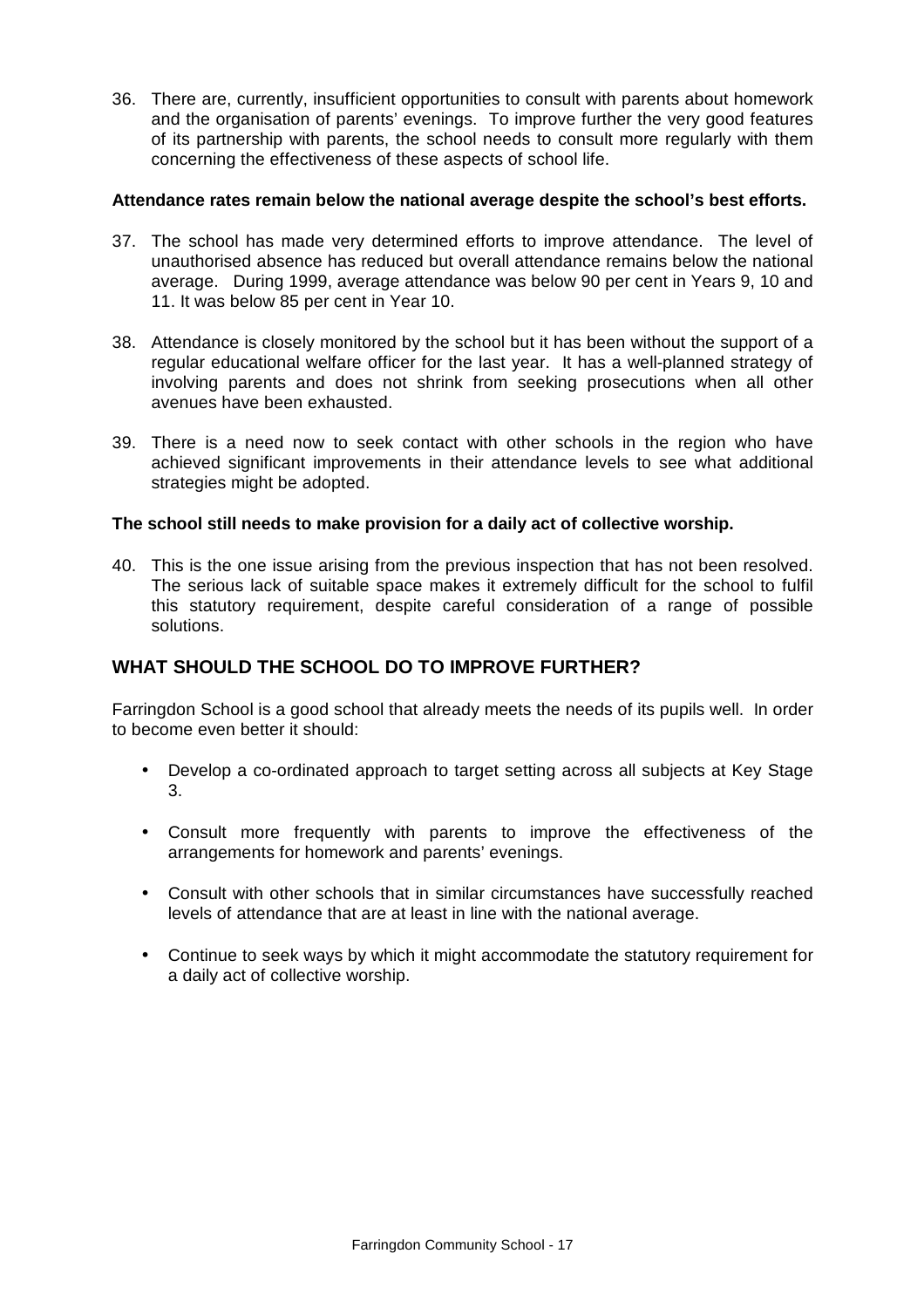# **PART C: SCHOOL DATA AND INDICATORS**

#### *Summary of the sources of evidence for the inspection*

Number of lessons observed

Number of discussions with staff, governors, other adults and pupils

| 47 |  |
|----|--|
| 21 |  |

#### *Summary of teaching observed during the inspection*

| Excellent | Very good | Good | Satisfactory | Unsatisfactory | Poor | Very Poor |
|-----------|-----------|------|--------------|----------------|------|-----------|
|           | טו        | 50   | 28           |                |      |           |

*The table gives the percentage of teaching observed in each of the seven categories used to make judgements about lessons.*

#### *Information about the school's pupils*

| Pupils on the school's roll                               | Y7-Y11 |  |
|-----------------------------------------------------------|--------|--|
| Number of pupils on the school's roll                     | 1550   |  |
| Number of full-time pupils eligible for free school meals | 387    |  |

| Special educational needs                                           | $Y7 - Y11$ |  |
|---------------------------------------------------------------------|------------|--|
| Number of pupils with statements of special educational needs       | 28         |  |
| Number of pupils on the school's special educational needs register | 180        |  |

| English as an additional language                       | No of pupils |  |
|---------------------------------------------------------|--------------|--|
| Number of pupils with English as an additional language |              |  |
|                                                         |              |  |
| Pupil mobility in the last school year                  | No of pupils |  |

| $\frac{1}{2}$ applies in the radio solloof your                              | <b>UTO OF PUPIL</b> |
|------------------------------------------------------------------------------|---------------------|
| Pupils who joined the school other than at the usual time of first admission |                     |
| Pupils who left the school other than at the usual time of leaving           |                     |

#### *Attendance*

#### **Authorised absence Unauthorised absence**

|                           | %   |                           | %   |
|---------------------------|-----|---------------------------|-----|
| School data               | 9.3 | School data               | 2.4 |
| National comparative data | 7.9 | National comparative data | 1.  |

*Both tables give the percentage of half days (sessions) missed through absence for the latest complete reporting year.*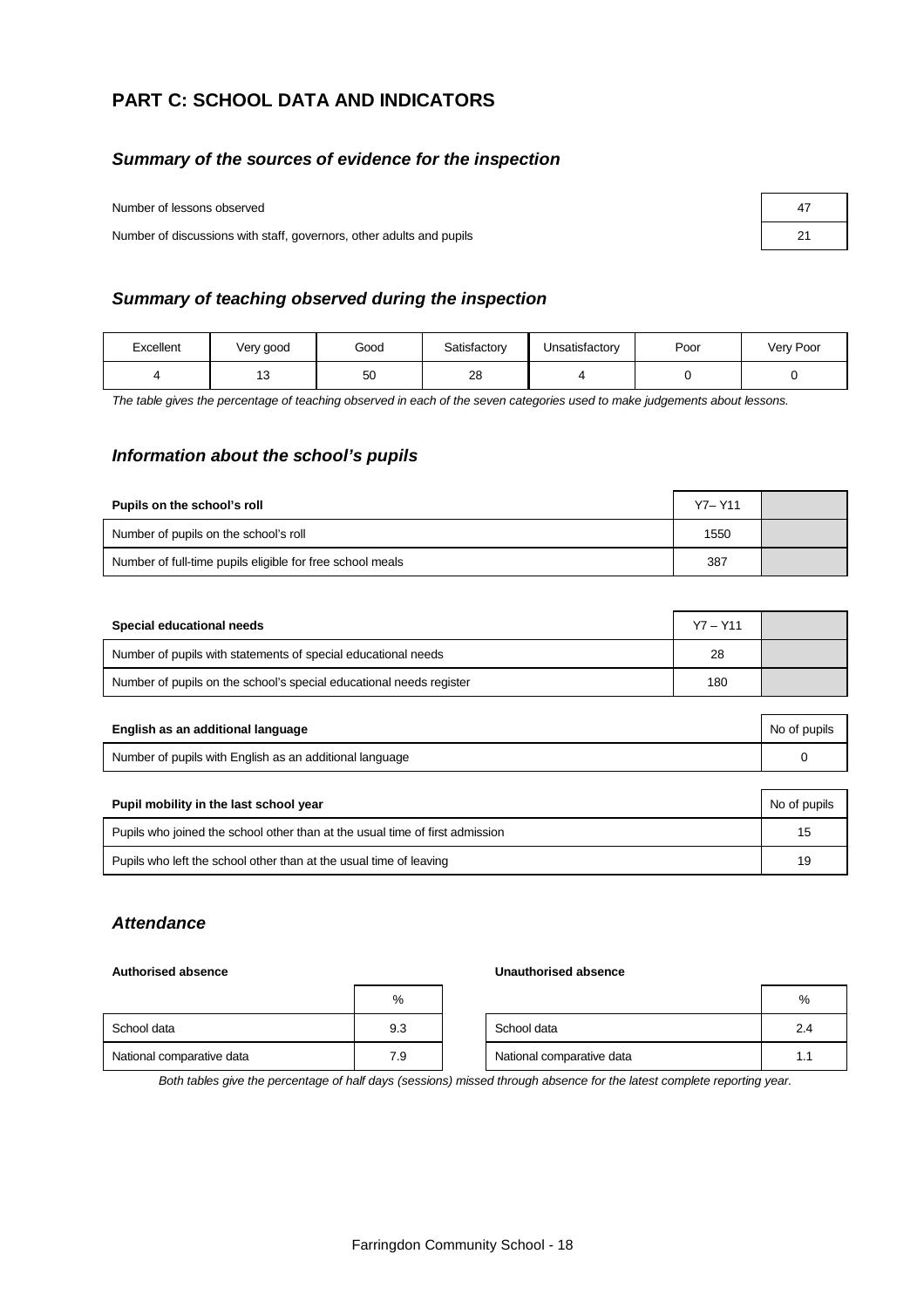|                                                                                        | Year                                                                                            | <b>Boys</b> | Girls     | Total              |         |                |  |  |  |
|----------------------------------------------------------------------------------------|-------------------------------------------------------------------------------------------------|-------------|-----------|--------------------|---------|----------------|--|--|--|
| Number of registered pupils in final year of Key Stage 3 for the latest reporting year | 1999                                                                                            | 146         | 160       | 306                |         |                |  |  |  |
|                                                                                        | <b>National Curriculum Test/Task Results</b><br>English<br><b>Mathematics</b><br><b>Science</b> |             |           |                    |         |                |  |  |  |
|                                                                                        |                                                                                                 |             |           |                    |         |                |  |  |  |
|                                                                                        | <b>Boys</b>                                                                                     | 72          |           | 76                 |         | 79             |  |  |  |
| Numbers of pupils at NC level 5<br>and above                                           | Girls                                                                                           | 102         |           | 76                 |         | 76             |  |  |  |
|                                                                                        | Total                                                                                           | 174         |           | 152                |         | 155            |  |  |  |
| Percentage of pupils                                                                   | School                                                                                          | 57 (56)     |           | 50 (55)            |         | 51 (54)        |  |  |  |
| at NC level 5 or above                                                                 | National                                                                                        | 63 (65)     | 62 (60)   |                    | 55 (56) |                |  |  |  |
| Percentage of pupils                                                                   | School                                                                                          | 24 (25)     | 27 (31)   |                    | 20(23)  |                |  |  |  |
| at NC level 6 or above                                                                 | National                                                                                        | 28 (35)     | 38 (36)   |                    | 23(27)  |                |  |  |  |
|                                                                                        |                                                                                                 |             |           |                    |         |                |  |  |  |
| <b>Teachers' Assessments</b>                                                           |                                                                                                 | English     |           | <b>Mathematics</b> |         | <b>Science</b> |  |  |  |
|                                                                                        | <b>Boys</b>                                                                                     | 60          |           | 63                 |         | 93             |  |  |  |
| Numbers of pupils at NC level 5<br>and above                                           | Girls                                                                                           | 99          | 73<br>122 |                    |         |                |  |  |  |
|                                                                                        | Total                                                                                           | 159         |           | 136<br>215         |         |                |  |  |  |
| Percentage of pupils                                                                   | School                                                                                          | 52 (50)     | 44 (57)   |                    |         | 70 (70)        |  |  |  |
| at NC level 5 or above                                                                 | National                                                                                        | 64 (61)     |           | 64 (64)            | 60 (59) |                |  |  |  |
| Percentage of pupils                                                                   | School                                                                                          | 30(17)      |           | 21 (26)            |         | 24 (25)        |  |  |  |

# *Attainment at the end of Key Stage 3*

*Percentages in brackets refer to the year before the latest reporting year.*

#### *Attainment at the end of Key Stage 4*

|                                                                        |                              |                    | Year                         | <b>Boys</b> | Girls       | Total |  |
|------------------------------------------------------------------------|------------------------------|--------------------|------------------------------|-------------|-------------|-------|--|
| Number of 15 year olds on roll in January of the latest reporting year | 1999                         | 148                | 156                          | 304         |             |       |  |
| <b>GCSE results</b>                                                    | 5 or more grades<br>$A^*$ -G |                    | 1 or more grades<br>$A^*$ -G |             |             |       |  |
| Numbers of pupils achieving the<br>standard specified                  | <b>Boys</b>                  | 49                 |                              | 120         |             | 135   |  |
|                                                                        | Girls                        | 71                 |                              | 135         |             | 148   |  |
|                                                                        | Total                        | 120                |                              | 255         |             | 283   |  |
| Percentage of pupils achieving<br>the standard specified               | School                       | 85 (82)<br>40 (37) |                              |             | 93 (92)     |       |  |
|                                                                        | National                     | 47.8 (46.3)        | 88.4 (87.5)                  |             | 93.9 (93.4) |       |  |

at NC level 6 or above National 31 (30) 37 (37) 28 (30)

*Percentages in brackets refer to the year before the latest reporting year.*

| <b>GCSE results</b>              | <b>GCSE point score</b> |             |
|----------------------------------|-------------------------|-------------|
| Average point score<br>per pupil | School                  | 36(33.2)    |
|                                  | National                | 37.8 (37.0) |

*Figures in brackets refer to the year before the latest reporting year.*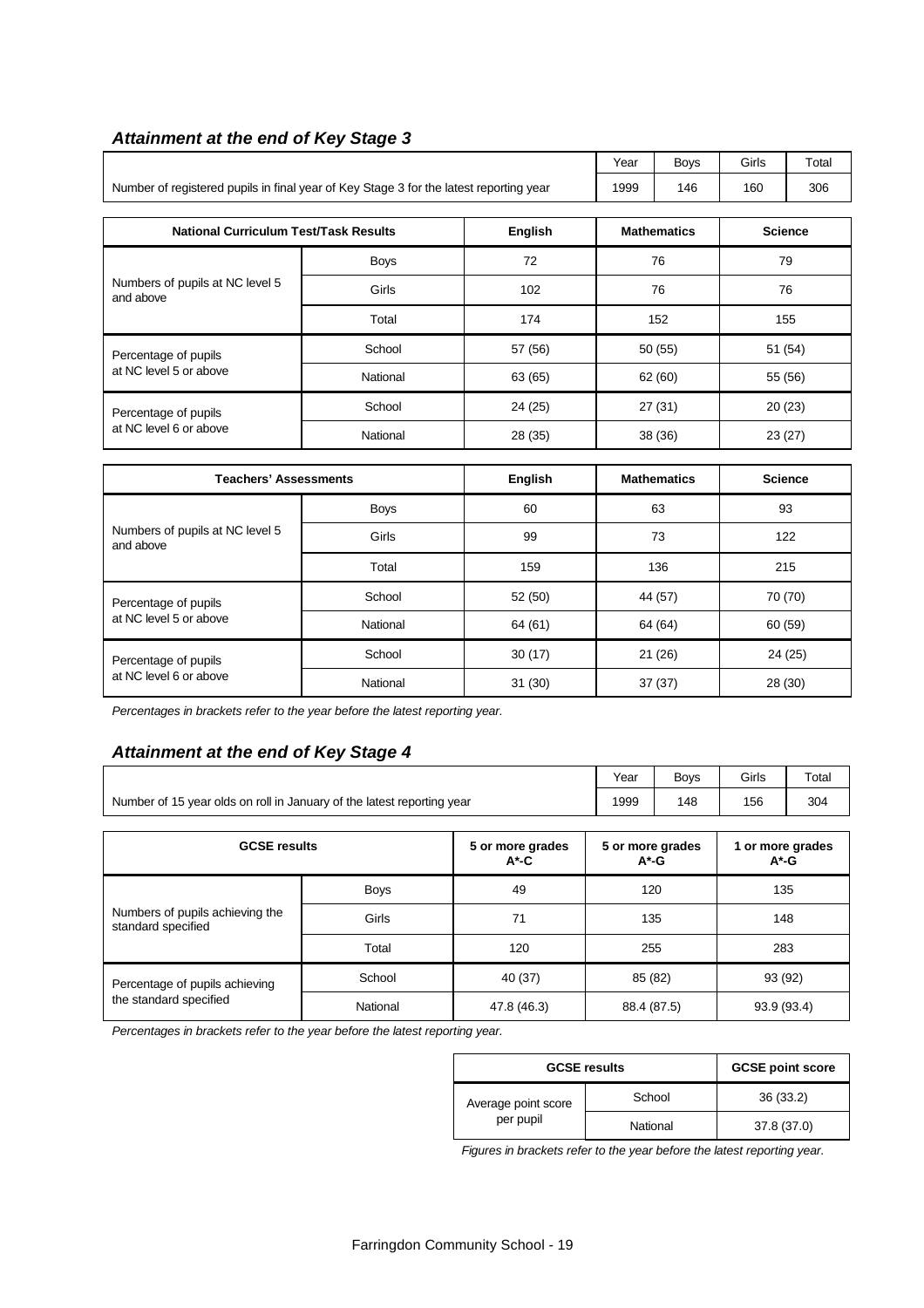|                                 | No of pupils   |                              | Fixed period | Perma       |
|---------------------------------|----------------|------------------------------|--------------|-------------|
| Black - Caribbean heritage      | 0              | Black - Caribbean heritage   | O            | $\Omega$    |
| Black - African heritage        | $\Omega$       | Black - African heritage     | 0            | 0           |
| $Black - other$                 | $\Omega$       | $Black - other$              | 0            | 0           |
| Indian                          |                | Indian                       | 0            | $\mathbf 0$ |
| Pakistani                       |                | Pakistani                    | $\Omega$     | $\Omega$    |
| Bangladeshi                     | $\Omega$       | Bangladeshi                  | 0            | $\Omega$    |
| Chinese                         | 0              | Chinese                      | 0            | $\mathbf 0$ |
| White                           | 1546           | White                        | 106          | 6           |
| Any other minority ethnic group | $\overline{2}$ | Other minority ethnic groups | O            | $\Omega$    |

# *Ethnic background of pupils Exclusions in the last school year*

| No of pupils |                              | Fixed period | Permanent |
|--------------|------------------------------|--------------|-----------|
| n            | Black - Caribbean heritage   | 0            | 0         |
| 0            | Black - African heritage     | O            | 0         |
| O            | $Black - other$              | $\Omega$     | 0         |
|              | Indian                       | $\Omega$     | 0         |
| 1            | Pakistani                    | 0            | 0         |
| O            | Bangladeshi                  | $\Omega$     | $\Omega$  |
| ŋ            | Chinese                      | $\Omega$     | $\Omega$  |
| 1546         | White                        | 106          | 6         |
| 2            | Other minority ethnic groups | O            | 0         |

*This table gives the number of exclusions, which may be different from the number of pupils excluded.*

## *Teachers and classes Financial information*

#### **Qualified teachers and classes: Y7 – Y11**

| Total number of qualified teachers (FTE) | 93.5 | Financial vear | 1998-1999 |
|------------------------------------------|------|----------------|-----------|
| Number of pupils per qualified teacher   | 16.6 |                |           |

#### **Education support staff: Y7 - Y11**

| Total number of education support staff | 15  |
|-----------------------------------------|-----|
| Total aggregate hours worked per week   | 490 |

| Percentage of time teachers spend in | 70.6 |
|--------------------------------------|------|
| contact with classes                 |      |

#### **Average teaching group size: Y7 – Y11**

| Key Stage 3 | 24.1  |
|-------------|-------|
| Key Stage 4 | 1 Q 2 |

| TURN HUITIDEL OF QUAILITIED LEACHERS (FILE) | ອວ.ບ | ⊓⊪anuaryear                                | ៲ສອບ-ເອອອ |
|---------------------------------------------|------|--------------------------------------------|-----------|
| Number of pupils per qualified teacher      | 16.6 |                                            |           |
| FTE means full-time equivalent.             |      |                                            | £         |
| Education support staff: Y7 - Y11           |      | Total income                               | 3249062   |
| Total number of education support staff     | 15   | Total expenditure                          | 3219011   |
| Total aggregate hours worked per week       | 490  | Expenditure per pupil                      | 2100      |
|                                             |      | Balance brought forward from previous year | $-89515$  |
| Deployment of teachers: Y7-Y11              |      | Balance carried forward to next year       | -59464    |